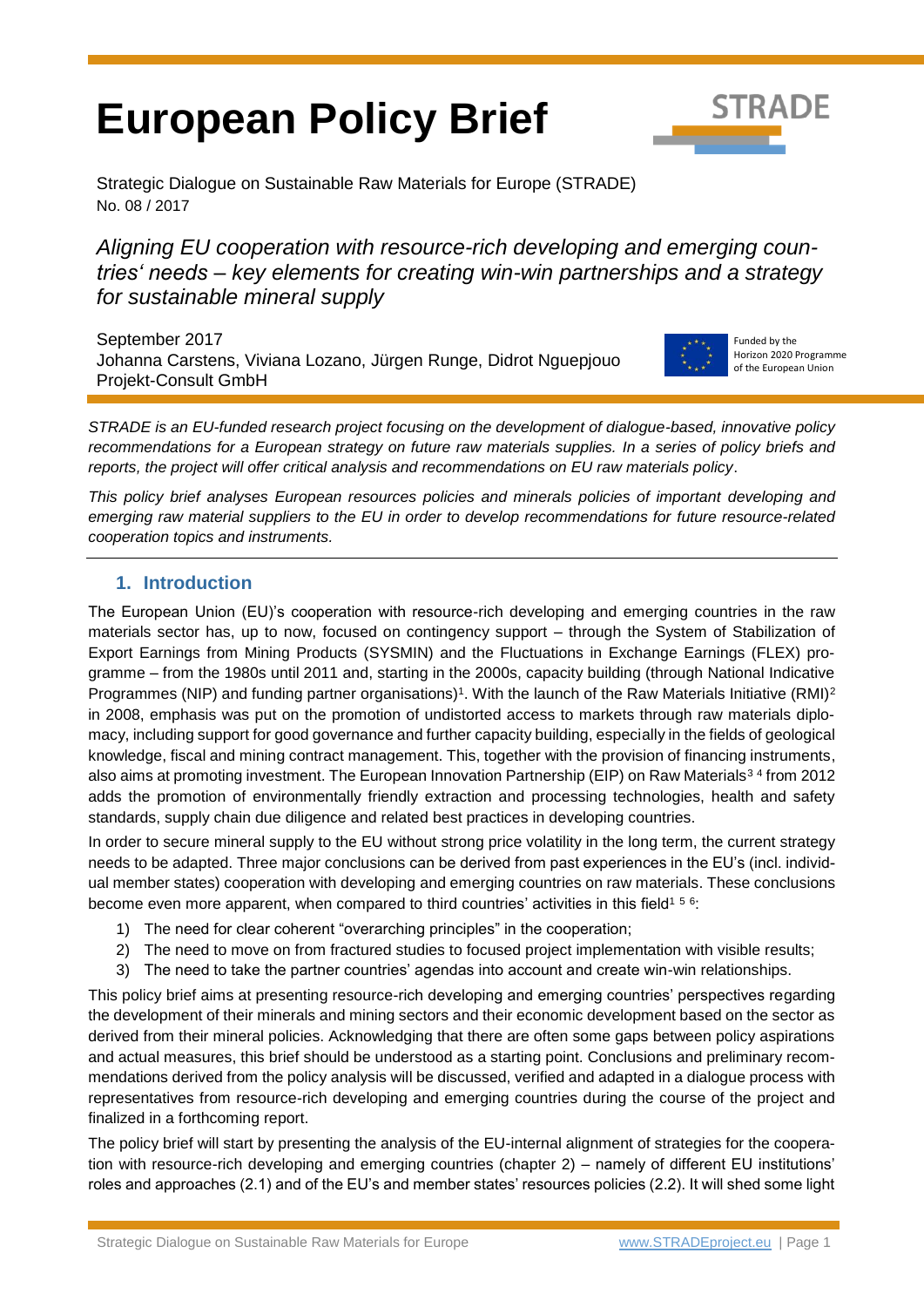on the Policy Coherence for Development (PCD) concept and the RMI's compliance with the PCD's requirements (2.3). Thereafter, the brief will analyse selected developing and emerging countries' mineral policies with the aim to understand their perspectives and main objectives (3). Subsequently, the European policies will be compared to the analysed African, Asian and Latin American policies (4) in order to define priority topics for cooperation projects and possible instruments (4.1). A brief insight into the perception of European resource policies in partner countries will be provided (4.2), before drawing conclusions (5).

# **2. Internal alignment of cooperation strategies**

# *2.1 Harmonisation of different EU agencies' external policies*

The RMI calls for "better and more effective coordination and coherence among EU external policies (external relations, trade, and development)".[2](#page-0-1) Considering that the raw materials related cooperation with developing and emerging countries involves a whole range of thematic areas, such as industry, trade, development cooperation, diplomatic relations, finance etc., it is not surprising that numerous EU institutions are involved.

The six institutions directly involved are: The Directorate General for Internal Market, Industry, Entrepreneurship and SMEs (DG GROW), the European External Action Service (EEAS), the Directorate General for Trade (DG TRADE), the Directorate General for International Cooperation and Development (DG DEVCO), the European Investment Bank (EIB), and the European Parliament (EP). Additionally, the Directorate General Environment and the Directorate General Research & Innovation are indirectly involved. The Foreign Affairs Council is also involved through the EEAS. Each of these institutions has a different mandate and interests and hence their cooperation strategies with resource-rich developing and emerging countries vary.

The harmonization of all these different strategies seems a difficult task. Looking at the debate on harmonization (and its limitations) of EU development cooperation policy<sup>789</sup>, which only involves two major actors, DG DEVCO and EEAS, and the EP, DG Environment and EIB in minor roles, gives a good indication on the complexity of the issue.

This complexity increases even more, when one considers that, firstly, there are also numerous institutions involved at partner country level (local, national, regional, supra-national organisations and departments). Secondly, a considerable portion of the EU's and member states' funding for development cooperation, including in the minerals and mining sector, is channeled through multinational and intergovernmental organisations, which also have their own agendas and strategies. However, a detailed discussion of these issues is beyond the scope of this brief.

# *2.2 Coordination of EU member states' cooperation strategies*

The EC Communication on European Innovation Partnership (EIP) on Raw Materials<sup>[3](#page-0-2)</sup> recognizes that there is "insufficient co-operation between Member States in different domains related to raw materials"<sup>10</sup> .

A topic, which has been discussed in more detail, is the EU's and member states' coordination in development cooperation. The European Commission (EC) drafted the "EU Code of Conduct on Division of Labour in Development Policy"<sup>11</sup> , calling on EU donors to implement in-country, cross-country and cross-sector complementarity. This means, EU donors should better coordinate their actions and complement each other, with each donor focusing on limited key sectors of expertise in the cooperation with any given country and regional institution and concentrating on a limited number of countries (preferably those that are generally less served by donors)), while ensuring EU presence in all strategic sectors. The initiative aims to "increase aid effectiveness, strengthen the role of development co-operation in EU external relations and contribute to the construction of a European identity"<sup>12</sup> The European Union OECD DAC Peer Review from 2012, however, states that the expectations of the above mentioned code of conduct are not met, supposedly due to the limited leverage of the EC in the politically sovereign member states<sup>13</sup>.

Figure 1 below summarises the main objectives, priority fields and instruments for cooperation with resourcerich developing and emerging countries as stated in the EU's and individual member states' raw materials policies and related initiatives. i

<sup>i</sup> The analysis includes all European countries having a raw materials/ minerals/ resources policy or strategy specifically addressing the cooperation with developing (and emerging) countries. Austria and Poland are included although their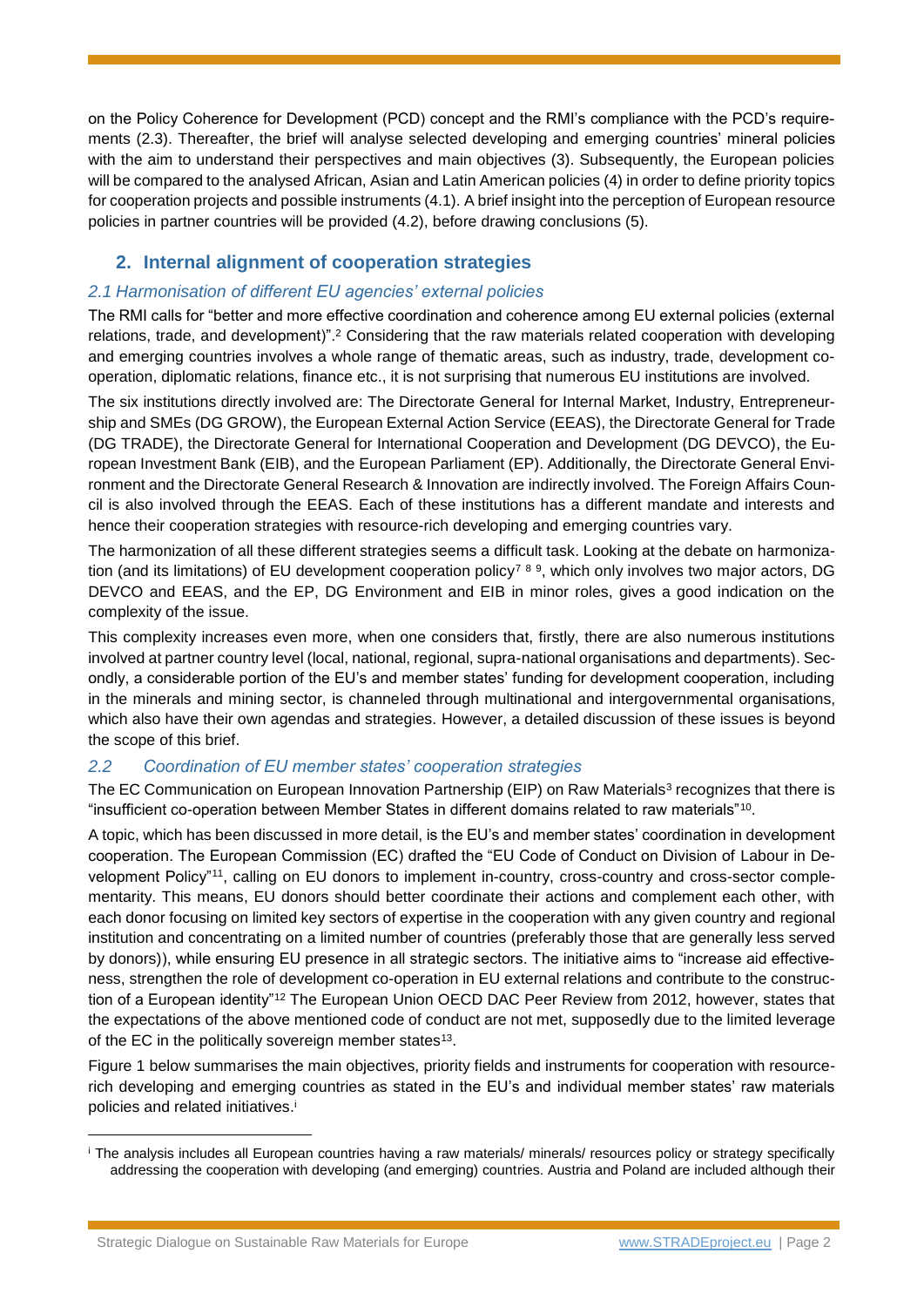

Figure 1: Summary of EU resource policies. Source: own analysis based on countries' resource policies<sup>14</sup>.

Figure 1 shows that objectives and priorities for resource related cooperation differ from one European country to the other. The EU's main concern is access to raw materials. A similar pattern can be found in its member states Poland, Austria and Germany. The Netherlands and the United Kingdom (UK) also name resource security or stable raw materials supply at stable prices as their objective, however, this is balanced by mentioning a concern for the partner countries' perspective, or more precisely, its sustainable development based on resources. Finland and Sweden finally, both mining countries themselves and not as dependent on mineral resource imports as the other countries featured in the analysis, state as their main goal in the cooperation with developing and emerging countries a responsible mining industry and related practices as well as good management of mineral resources and respective regulatory regimes and administrative institutions.

The only commonly agreed priority for the cooperation with developing and emerging countries seems to be good governance and transparency. This is mentioned by the EU and all individual countries, except Poland and Austria. ii The Netherlands and the UK state the Extractive Industries Transparency Initiative (EITI) as an additional priority. Responsible mining and sustainable development also seems to be a concern for several countries. While Germany and Finland refer to sustainable and responsible mining (and processing) practices, the Netherlands and Sweden refer to sustainable development and growth respectively, which should be induced by good management of mineral resources and related revenues. The EU and the Netherlands see the development of geological knowledge and skills as well as investment promotion and access to finance in developing and emerging countries as further priorities. Finland and Sweden also prioritise export opportunities for their mining and related industries.

Minerals Strategies do not mention a specific objective or priority for the cooperation with developing/ emerging countries, but they refer to several instruments or actions with impact on these partners.

ii Poland and Austria do not explicitly state any objective or priorities for their cooperation with developing/ emerging countries.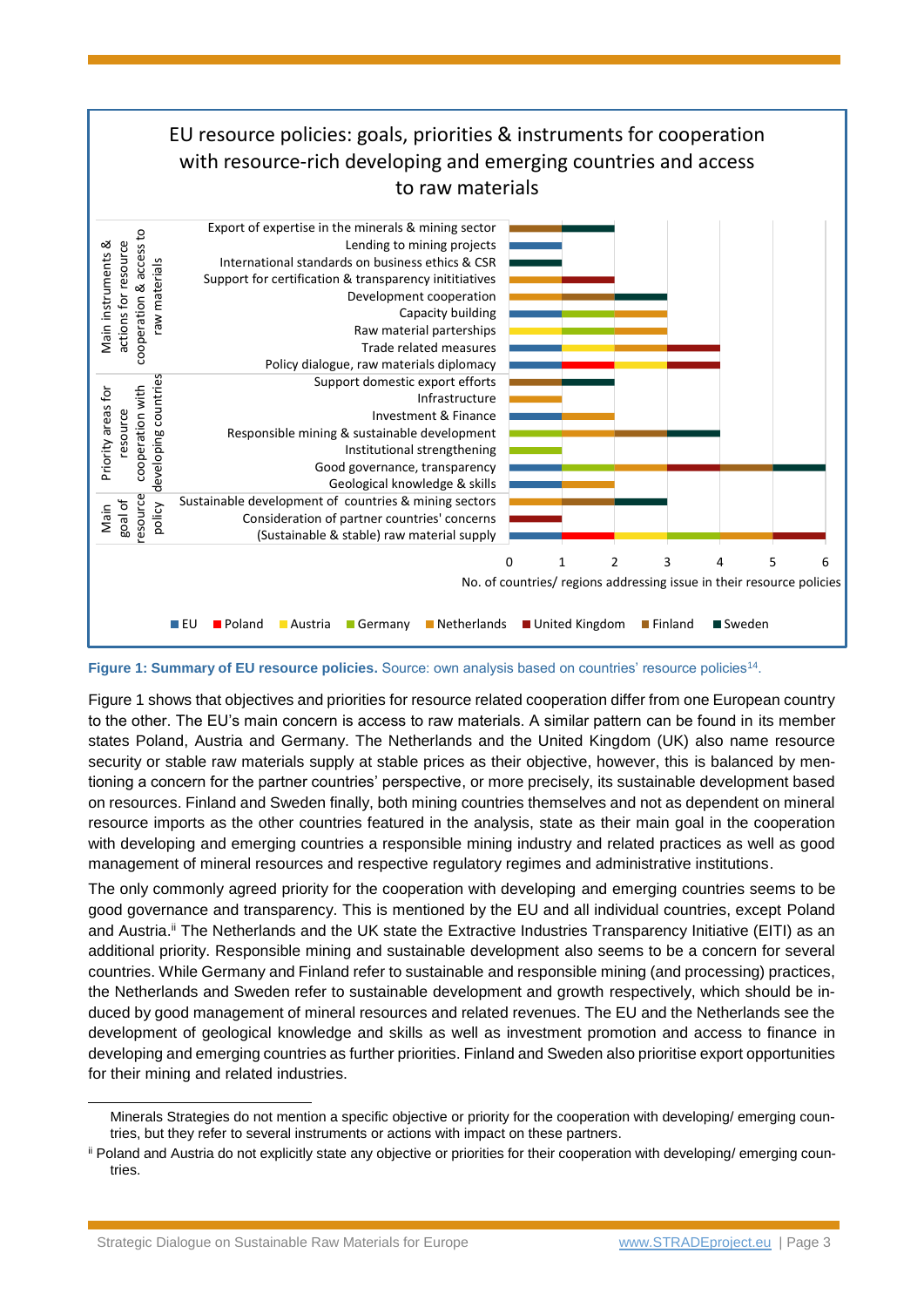As regards the main instruments and actions in the cooperation with developing and emerging countries, the most commonly mentioned ones are trade related measures (application of WTO rules, commodity market liberalization – named by EU and all countries except Poland, Germany, Finland and Sweden)<sup>iii</sup> and resource and raw materials diplomacy and advocacy and policy dialogue (mentioned by EU, Poland, Austria and UK). Other popular measures include raw material partnerships with resource-rich countries (Austria, Germanyiv and Netherlands), development cooperation (Netherlands, Finland and Sweden) and capacity building (EU, Germany and Netherlands).

In summary, considering the diverse interests and activities of the EU and individual member states in the resource cooperation with developing and emerging countries, and regarding the experiences with EU and member states' coordination efforts in other policy fields (e.g. development cooperation), a uniform, or even just coordinated, strategy for the resource-related cooperation with developing and emerging countries of the EU and all member states, seems unlikely in the nearer future.

# *2.3 Policy Coherence for Development*

The EU defines its concept of Policy Coherence for Development (PCD) as "aimed at building synergies between EU policies, and whereas lack of political action to this end may have a negative impact on the expected result of development cooperation"<sup>15</sup> . PCD has been integrated in EU law since the Maastricht Treaty (1992) and further been reinforced in the Lisbon Treaty (2007). It has been a political commitment for the Commission, Council and European Parliament with biennial reports published on twelve main areas (later clustered into five strategic challenges) from 2007 onwards<sup>16</sup>. The European Parliament in its 2010 Resolution on the "EU Policy Coherence for Development and the 'Official Development Assistance plus' concept"<sup>17</sup> (PCD ODA) "[c]onsiders that all EU policy areas with an external impact must be designed to support and not contradict the fight against poverty and the achievement of the Millennium Development Goals, as well as the fulfilment of human rights, including gender equality and social, economic and environmental rights"<sup>18</sup>. It further stresses the importance of impact assessments of European policies, including the impact of related private sector activities and makes several demands on trade agreements negotiated by the EU, e.g. the inclusion of "legally binding social and environmental standards"<sup>19</sup> and the "coherence between trade and development policies"<sup>20</sup>, including the consideration of PCD aspects in trade agreements.

<span id="page-3-0"></span>While minerals and mining were not included in the original focus areas, the PCD ODA resolution of the European Parliament explicitly calls for the inclusion of raw materials"[18](#page-3-0). The RMI, however, contradicts the EU PCD concept and several articles of the related EP Resolution. For instance, it is not accompanied by an impact assessment, it emphasizes access to raw materials without taking the partner countries' development agenda into account, and it promotes mining and the inclusion of access to raw materials in trade agreements without providing for any binding social, environmental and human rights standards.<sup>21</sup> <sup>22</sup> <sup>23</sup> <sup>24</sup>

While the RMI does state some typical development cooperation topics as beneficial for both, developing countries and the EU's access to raw materials<sup>y</sup>, these topics were unilaterally defined by the EU.

One activity repeatedly called for in the debate about PCD and raw materials has been the EU initiative on due diligence along the mineral trade chain when sourcing from conflict-affected areas. The 2015 report on PCD<sup>25</sup> consequently mentions the EC proposal for an integrated EU approach to the responsible sourcing of minerals originating from conflict-affected and high-risk areas<sup>26 27</sup> (an amended version of which has been adopted as an act in 2017<sup>28</sup>)<sup>vi</sup>, as an example for increased PCD.

iii It should be noted that such actions are not instruments for cooperation. Most resource-rich developing (and emerging) countries oppose them as they believe that export taxes, for instance, would help their economic development. Trade related measures are nevertheless mentioned as they have an impact on developing and emerging countries.

iv Germany, for instance, has put this policy into practice by creating resource partnership agreements with Kazakhstan, Mongolia and Peru. On the other hand, it should be mentioned that the German raw material partnerships are not working well; in particular the private sector's participation is missing. It seems to be very difficult to find common projects reflecting the different interests (Germany: wish for steady ore supply; partner countries: wish for investment and infrastructure).

<sup>&</sup>lt;sup>v</sup> These topics are Good governance, transparency of mining deals and mining revenue, a level playing field of all companies, financing opportunities, sound taxation regimes and sound development practices.

vi The EU Supply Chain Due Diligence directive will be addressed in more detail in a forthcoming STRADE report.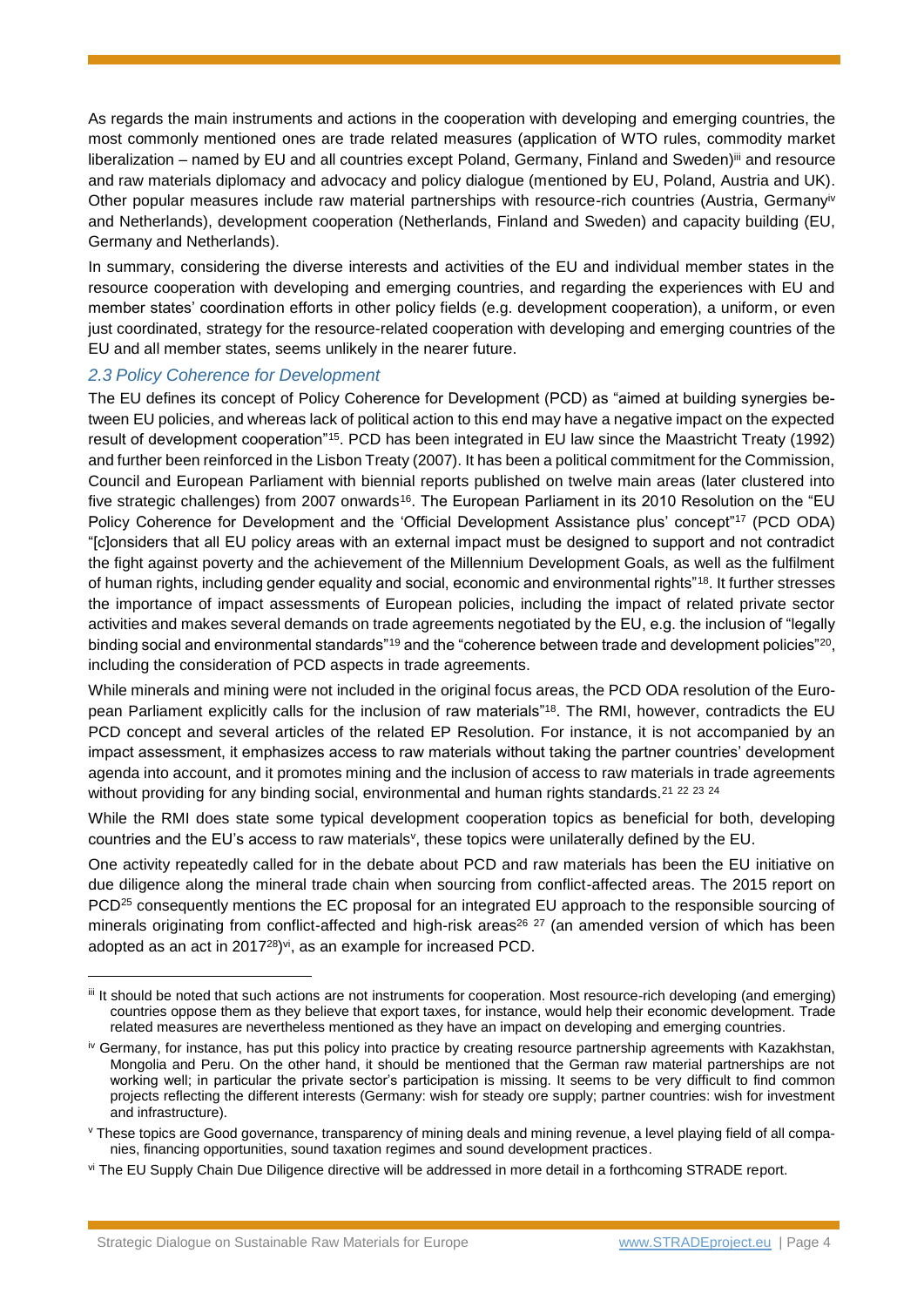# **3. Developing and emerging countries' mineral policies**

An analysis of regional and national minerals and mining policies<sup>vii</sup> of developing and emerging countries in Africa, Asia and Latin America, who are considered important mineral raw material suppliers to the EU, revealed that topics relevant for the advancement of the mining and minerals sector and the development based on that sector can be grouped into 13 different categories. Figure 2 provides an overview which topics are most important in which regions and countriesviii.



**Figure 2: Summary of priority topics in resource-rich developing and emerging countries' mineral policiesix** . Source: own analysis based on countries' resource policies<sup>29</sup>.

Main conclusions from the analysis of developing and emerging countries'/ regions' minerals policies include:

- Responsible mining and sustainable development is the most important topic, referred to by all countries except DRC, Namibia Indonesia and Mexico;
- Participation of the population and social well-being is almost as important, mentioned by all countries but DRC, Cameroon, Vietnam, Kazakhstan and Mexico;
- Linkages to the local economy (with local processing and value addition being mentioned most frequently) and capacity building and education are further topics of high relevance across all continents;
- Certain continental specificities can be observed:

l

 $\circ$  For Africa, access to finance and investment is a general priority, mentioned by all analysed countries. Further important topics include good governance and transparency; geological knowledge and skills;

vii The policies analysed were based on regional or national mining strategies – where available, mining legislative and regulatory documents, national development plans, country official presentations at mining conventions and policy dialogues (e.g. EU-Latin America dialogue on raw materials), EITI and NRGI as well as academic analyses. In some cases, e.g. South Africa, original policy documents are quite old, but have been included as no official update or replacement has been released so far.

viii It should be noted that China is an important exporter and importer of mineral raw materials. As such, its policy addresses both areas. This policy brief focuses on China's role as an exporter of minerals to Europe and thus only includes those aspects of China's Policy on Mineral Resources dealing with the development of its mining sector and the country's development driven by the exploitation of its mineral resources. China's strategy for the import of mineral resources and the cooperation with other resource-rich countries has been looked at in a previous STRADE policy brief  $(5)$  $(5)$  $(5)$  and a report (<sup>6</sup>[\)](#page-0-4).

ix AMV: African Mining Vision. DRC: Democratic Republic of the Congo. ASEAN: Association of Southeast Asian Nations.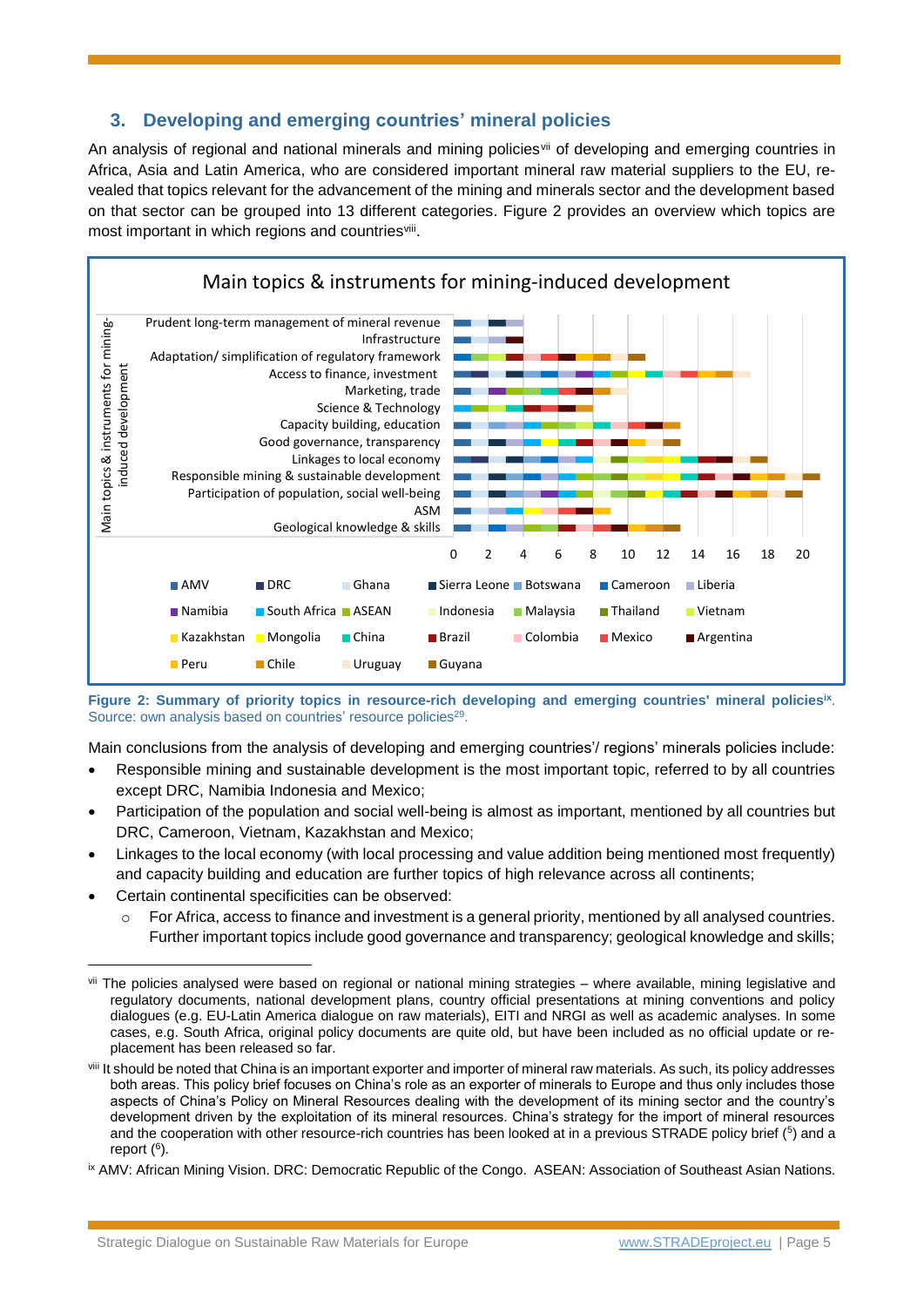artisanal and small-scale mining; prudent long-term management of mineral revenues; infrastructure; and marketing and trade. According to the African Mining Vision (AMV- implemented by 24 African states<sup>x</sup>), almost all identified topics are of importance for the continent's mining and mineral related development; the lack of infrastructure (especially transport and energy) and the judicious and prudent use of mineral revenue to build up other forms of capital that can outlast the currency of mining, are particular concerns for this continent as mentioned in the AMV.

 $\circ$  For Latin America, apart from the topics of general relevance mentioned above (here especially participation of the population – encompassing local development, social license and consultation with indigenous communities – and responsible mining & sustainable development, which were mentioned by all Latin American countries except Mexico), further priorities are access to finance and investment and the adaptation/ simplification of the regulatory framework, especially licensing procedures (this being a topic almost specific to Latin America and here important for all analysed countries), geological knowledge and skills, and good governance and transparency.

# **4. Comparison of European and developing/ emerging countries' mining strategies**

Figure 3 below gives an overview of the developing/ emerging regions' (Africa, Asia, Latin America) demand for development, and the EU's and member states' supply of assistance, in the respective fields in the minerals and mining sector as stated in the countries/ regions' policies. Actual cooperation projects of the EU and member states are largely in line with the priorities stated in their policies, although some exceptions exist, for instance German projects on community and indigenous participation in the mining sector in Latin America





Figure 3 clearly shows that for some of the most important "demand" topics, such as participation of the population and social well-being and linkages to the local economy, the EU's and member states' resources policies do not currently mention them as cooperation priorities. Other areas in contrast, such as good governance

<sup>x</sup> Four out of eight regional economic communities (REC) have also aligned their regional mining policies with the AMV (COMESA, EAC, ECOWAS, SADC). Out of the countries included in the analysis, Ghana and Sierra Leone have aligned their mining policies with the AMV, DRC is in the process of aligning its mining sector to the AMV.

xi ASM: Artisanal and Small-scale Mining.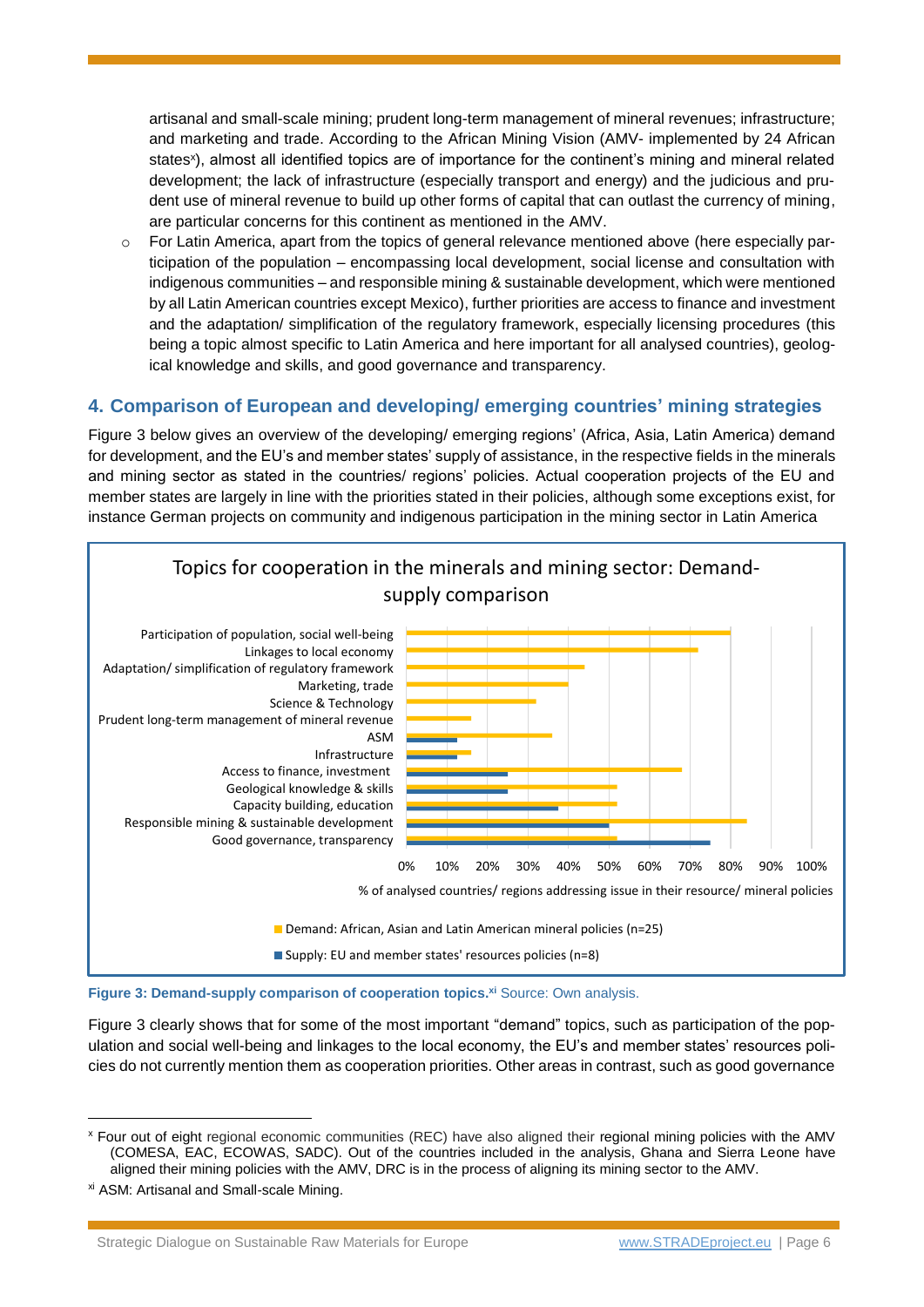and transparency, responsible mining and sustainable development and capacity building and education, seem to be well-recognised.

# *4.1 Specific topics for cooperation*

Below, the most important topics for (potential) cooperation of the EU with resource-rich developing and emerging countries as identified from the analysis of the minerals policies are presented<sup>xii</sup>. Some specific cooperation instruments are also discussed here. Due to space limitations in this policy brief, the discussion of further topics will be left for an upcoming report. Likewise, ASM – an important topic for many African, several Latin American and also selected Asian countries, and a potential field for cooperation or support from the EU – will be covered in detail in a later policy brief and is thus not further discussed here. Also, trade and related measures are important for a number of developing/ emerging and European countries. The topic has nonetheless been left out of the comparison chart and will not be further discussed here. Reasons for this are the fundamentally different views on what "trade" and related measures and "free and fair access to markets" mean. While Free Trade and Economic Partnership Agreements are considered by the EU as one of their main partnership instruments and the inclusion of raw materials in those agreements as a main instrument to counter impediments to free and unhindered trade in raw materials, several resource-rich developing and emerging countries (e.g. in Central Africa, East African Community, West Africa) are reluctant to sign such agreements on grounds of questionable benefits for themselves<sup>30</sup>. Reconciling the different positions on this matter goes beyond the scope of this policy brief.

The following sections will first cover the topics which are already subject of EU cooperation projects or have been identified as important cooperation topics by the EU and then go on to discuss topics that are important for resource-rich developing and emerging countries but not yet (high) on the EU agenda for cooperation.

# 4.1.1 Current cooperation topics

# 4.1.1.1 Good governance and transparency

The topic is considered important in the AMV and in many Latin American mineral policies. The EU puts considerable emphasis on the support of good governance and transparency in resource-rich developing and emerging countries. It generally refers to a well-functioning rule setting, monitoring and enforcement and encompasses different levels of the mineral sector management, ranging from mining cadastre and mining contracts to sector revenues. A big share of European support for good governance and transparency in the minerals and mining sector goes to the Extractive Industries Transparency Initiative (EITI).

The EU mandatory disclosure requirement – Accounting (and Transparency) Directives (Country by Country Reporting) – will complement the EITI efforts by legally requiring companies registered or listed in the EU to disclose payments to governments along the same lines as EITI. In doing so, the ultimate objective is to contribute to the strengthening of the EITI and to extend its scope to all resource-rich countries<sup>31</sup>.

Good governance is considered by many to be of key importance for the successful development of countries. It has a strong overlap with other cooperation topics, such as environmental and social sustainability and responsibility and capacity building. It is, at the same time, a very complex and sensitive topic, which should be kept in mind in any cooperation engagements in this field.

One aspect of good governance that is, up to now, not subject of many support actions, is the strengthening of local government institutions and the alignment of different government levels. Local authorities are of key importance for the implementation of the legal and regulatory framework as they are the ones responsible for monitoring on the ground. However, they may have a differing agenda from the national sector administration.

Another aspect refers to parliamentary oversight over government actions to contribute to a good management of the sector and increased transparency, accountability and responsibility of all its actors.

The "tool box" below lists some ideas for possible instruments for each current cooperation topic that emerged from discussions with European stakeholders. These ideas will be discussed with stakeholders from resourcerich developing and emerging countries in the course of the project.

xii Concrete ODA engagement projects of the EU and member states in the mining and minerals sector of resource-rich developing countries are analysed in a STRADE report (<sup>6</sup>[\)](#page-0-4). This Policy Brief focuses on cooperation topics as identified in countries' and regions' resources policies.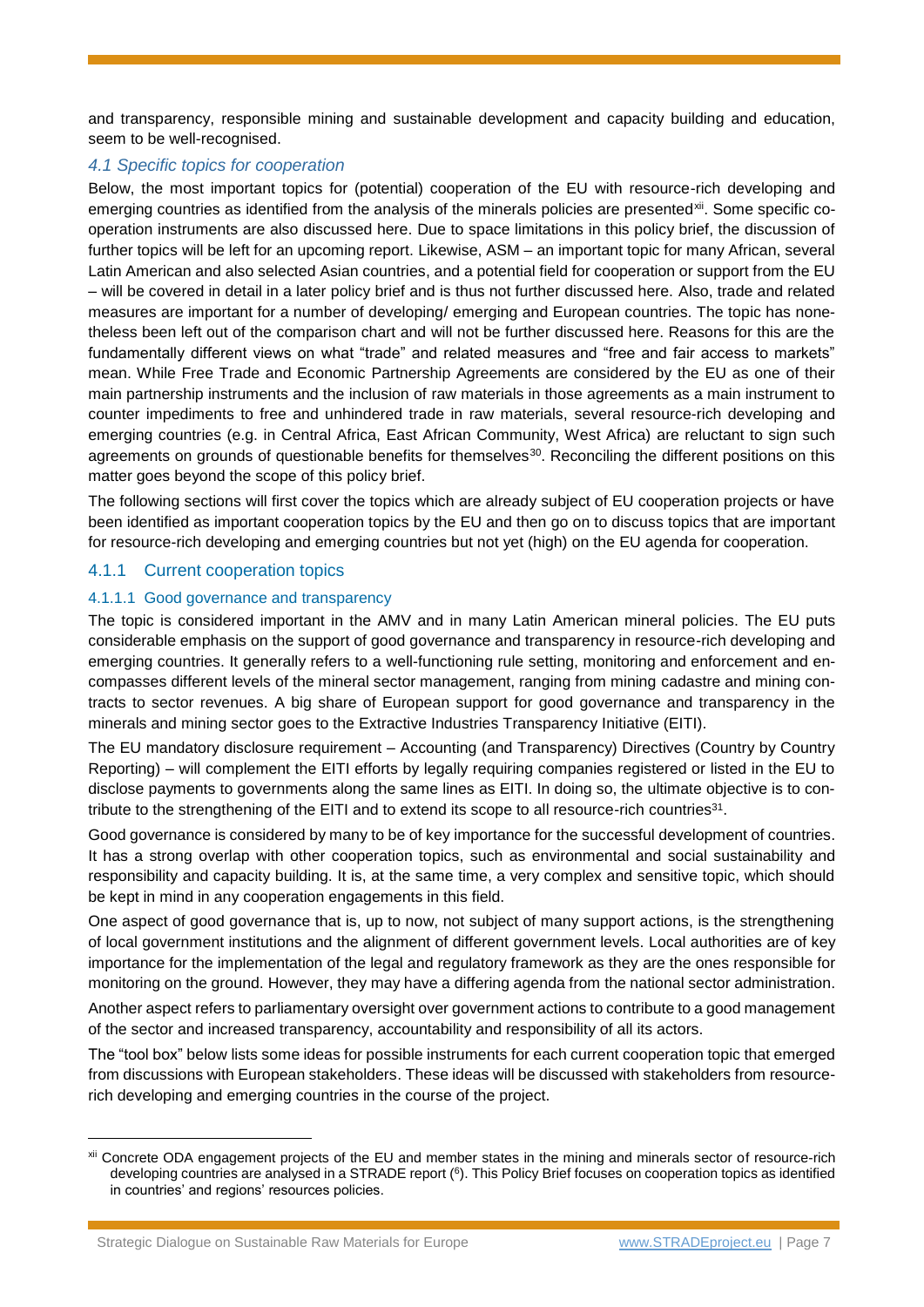# 4.1.1.2 Responsible mining and sustainable development

Responsible mining and sustainable development mainly refers to responsible mining practices and thus protection of the environment, health, resources and human rights. Some countries go beyond the mining-internal sphere and talk about sustainable development based on mining. It is an important topic for almost all resource-rich developing and emerging countries. It is also an interesting topic for the EU, especially the Nordic mining countries. It has to be noted though, that sustainability may mean different things to different countries. In the area of setting and enforcing the respective legal and regulatory frameworks for responsible mining, there is an overlap with good governance. Regarding responsible mining practices and technology, there is room for private sector cooperation. The EU is known for its equipment being manufactured to highest environment and safety standards. Cooperation in this field could, as a positive side effect, also open up markets for equipment manufacturers looking into exporting to developing and emerging countries.

Several EU-Latin America projects support, for instance, environmental, health and safety and community relations performance of mining companies.

An important question is – especially as long as capacities for compliance monitoring are lacking in developing countries –, if and how the EU could hold EU companies accountable for activities abroad. A similar question arises with CSR and here directives have been repeatedly called for.<sup>xiii</sup> Including environmental criteria in such standards is an option. Another idea that is in the public debate is including provisions for "responsible mining" in trade agreements the EU concludes with developing and emerging countries. Thirdly, the scientific cooperation should be expanded to include aspects of responsible raw material exploitation.

The "sustainable development license to operate"<sup>32</sup> concept, which is based on the concept of a "social license to operate" and attempts to increase the extractive industry sector's contribution to sustainable development, is worth exploring further for possible support through the EU. It is a step towards better integration of social

and environmental topics and promotes the concept of "responsible mining", advocated by STRADE, also on the private sector side.

# 4.1.1.3 Capacity building and education

The AMV calls for human resources development in Africa, for instance by supporting R&D and knowledge networks involving relevant actors from academia, government and industry, and by ensuring skills transfer components in all consultancies. Specific capacities that need to be developed are: technical; contract negotiations; resources development, management and governance (auditing, monitoring and regulating resource exploitation regimes). Several Asian and Latin American countries also prioritise capacity building.

See Policy Brief 0[1](#page-0-0)/2016<sup>1</sup> for more information on current EU funding for capacity building.

A topic that is only indirectly related to the mining and minerals sector, but still very important for the sector (as for almost any other) and the sustainable development of countries is general education.

# **Tool box – current cooperation topics**

- Funding for EITI und supporting measures
- Strengthening of local government institutions
- Strengthening of parliamentary oversight
- International guidelines for industry best practice on responsible mining
- Improvement of the geological database and related information
- Capacity building (tertiary education, vocational and professional training, exchange and twinning programmes, community learning events) on:
	- o Good governance & transparent management of mineral resources
	- o Set-up, monitoring and enforcement of legal and regulatory frameworks
	- o Geo-knowledge
	- o Increased environmental responsibility and sustainability
	- o Best practices for ASM
	- o Technical upskilling for employees and contractors in the mining sector

## 4.1.1.4 Geological knowledge and skills

l

The AMV identifies basic geological knowledge as one of the key constraints for the development of the resources sector in Africa. It therefore calls for greater investments of governments and donors in geological mapping, in order to increase the knowledge base and thus be able to conclude contracts with more favourable conditions for the countries.

xiii This topic is also discussed in a forthcoming STRADE Policy Brief.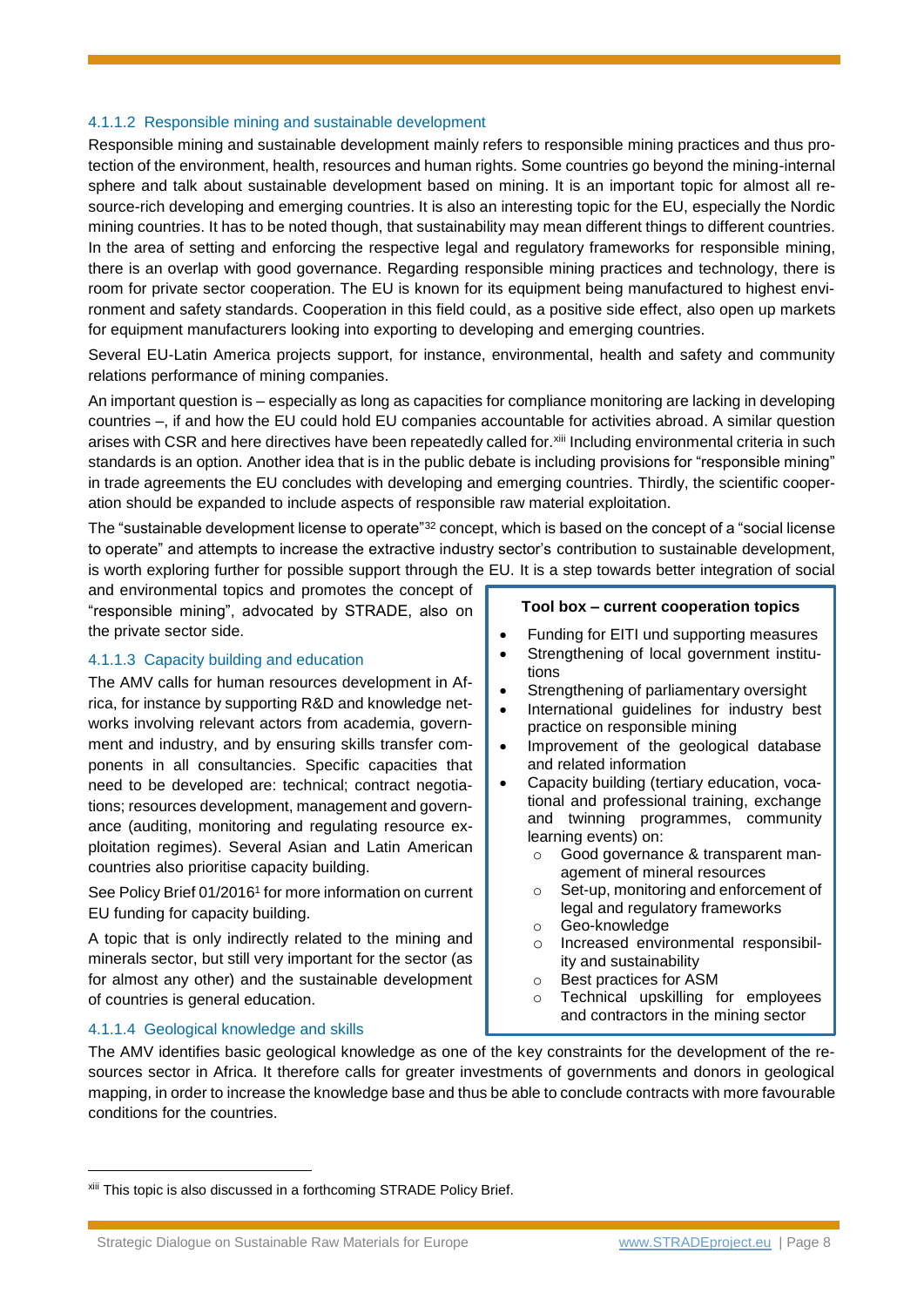Several EU cooperation projects focus on improving the geological database and related information in Africa through partnerships, professional exchanges, skills development and technical support. Examples include GIRAF (Geoscience Information in Africa – Network)<sup>33</sup>; PanAfGeo (Pan-African Support to the EuroGeoSurveys-Organisation of African Geological Surveys (EGS-OAGS) Partnership) <sup>34</sup>; and the Global Monitoring for Environment and Security (GMES) & Africa initiative<sup>35</sup>, which focuses on cooperative action between Europe and Africa towards the development and implementation of Earth Observation applications, following the programmatic approach of the EU's Copernicus programme (formerly known as GMES) tailored to African requirements.

The topic is also important for Latin America and connected to the desire for more investment and improved access to finance expressed by a number of Latin American countries. It is highly relevant for countries such as Brazil, Colombia, Mexico, Chile, Uruguay and Guyana, notably considering the high potential of discovery of new deposits and the need to reduce geological uncertainties and assuring accessibility and quality/ reliability of the geological information. In this vein, an interest in the launching of an EU-Latin America initiative on the interlinking and collaboration among geological surveys has been identified. Lead by EuroGeosurveys and the Organisation of Ibero-American Geological and Mining Surveys (ASGMI), the achievement of this initiative can be a stepping-stone to satisfying the Latin American cooperation demand on the matter.<sup>36 37</sup>

# 4.1.2 Future cooperation topics

# 4.1.2.1 Participation of the population, social well-being

The topic is important for different countries from all continents. Policies refer to the possibilities of participation of communities in mining areas in specific mining projects and benefits provided (community service features), to the participation of the general population in the profits gained from extraction and trade of the country's mineral wealth and to the ultimate goal of the mining and mineral sector's contribution to the country's social well-being. A specific interest in many Latin American policies is the consultation with local communities and especially with indigenous ones. The topic is closely linked to the "social license to operate" (SLO) concept, which is also mentioned in some policies, but might be defined differently in different countries.

It is important in this context to distinguish between technical issues that can be resolved through the introduction of improved administrative processes, and structural root causes of tensions, such as the lack of capacity of local governments to implement regulatory frameworks, the lack of appropriation of the solutions proposed and, more generally, the uneven nature of the playing field on which many mining activities and negotiations take place.

The former, at least in absence of strong governance, depends to a large extent on negotiations between mining companies and local communities. To come to acceptable outcomes in these negotiations, trust and participative processes are of key importance. People tend to rather accept negotiation results (even if they are unfavourable to them and their interests) if they had a chance to participate in the negotiation process. Whether community services provided by mining companies are actually desirable is another debate. The associated problems become apparent when mines close.

It has to be noted, however, that in order to avoid tensions, negotiations have to take place from the outset of a project and on a level playing field, which is often not the case today. Moreover, tackling the root causes of these tensions depends on the government's capacity and willingnessxiv 38 to implement regulatory frameworks and is therefore closely linked to good governance and respective capacity building. The importance of strengthening local government capacity and institutions and addressing the issue of the responsibility of the public sector and authorities, cannot be overemphasized in this regard. This is essential so they can be held accountable for what happens in the mining sector to their populations.

xiv Analysts have described the "selective absence" of the state from the sector – a situation, which is a direct result of the mining reforms brought in over the last 30 years or more. These have, in an attempt to attract foreign investment, promoted deregulation of the sector and essentially shifted responsibilities from the host government and local governance institutions to the private sector, which thus gained considerable power. The relations between mining companies and host communities were, and often still are, therefore asymmetrical. Taking this historical context into account, it becomes evident that participation of the locally affected populations in the mining sector is of central importance. Longer term lasting solutions depend on creating a more level playing field among the actors involved in the sector. In this perspective, greater participation of communities and local governments as well as central governments becomes a critically important ingredient in finding solutions.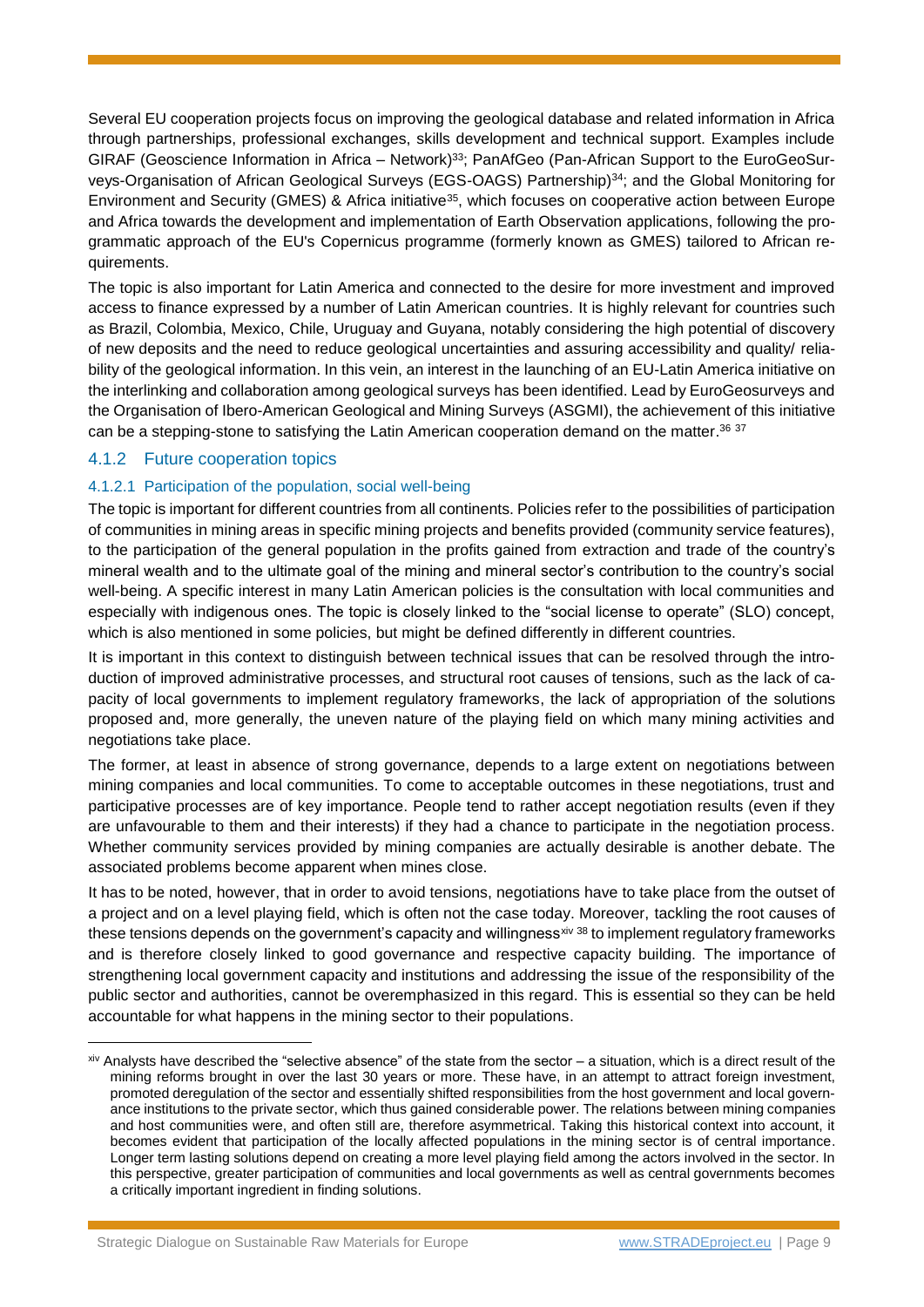Direct engagement of the EU in this field is difficult, the suggested approach would therefore be indirect support, for instance through the instruments mentioned in the "tool box".

The "tool box" to the right lists ideas for possible instruments for the future cooperation topics. Again, these ideas emerged from discussions with European stakeholders and will be discussed with stakeholders from resource-rich developing and emerging countries in the course of the project.

# 4.1.2.2 Linkages to the local economy

Integrating mining into the local economy through the creation of up-, down-, and side-stream linkages is a very important topic for African, most Asian and several Latin American countries. Many countries have defined local content requirements (mainly referring to employment and training, but also contracting) for foreign (mining) companies.

Up-stream linkages refer to the local supply of mining consumables and services and the successful creation of upstream linkages requires the upgrading of local suppliers. Down-stream linkages mostly refer to local/national min-

# **Tool box – future cooperation topics**

- Financing and set-up of an information and expert platform for communities to help their negotiations with companies
- Development of rules for fair negotiation processes
- Brokering and partnering initiatives to help EU mining companies find local suppliers
- Development and dissemination of best practice guidelines for local economic integration
- Organisation of joint exchange and learning events with mining and oil & gas industry
- Support of feasibility studies for mineral processing plants
- Technology transfer for mineral processing

eral processing. This is mentioned in many mineral policies but is difficult to achieve due to two major bottlenecks: Cost-efficient mineral processing depends on reliable and cheap power supply and, for many minerals, on economies of scale. Some raw material partnership countries have requested technology transfer for local smelting in order to increase or maintain their raw materials industry's competitiveness. However, they have mostly met resistance from import countries.<sup>xv</sup> Side-stream linkages refer to different topics, such as sectorrelated knowledge, technology, transport and energy infrastructure.

# *4.2 Perception of EU resource policies and politics in partner countries*

Identifying the perception of EU resource policies and politics in resource-rich developing and emerging countries, and those countries' perspective on their needs for the development of their mining and minerals sectors and their economic development based on these sectors, is one of the core tasks of the project in order to give recommendations to the EU for an engagement strategy with those countries. Looking beyond the countries' policies and engaging in a dialogue about the real matters on the ground is essential in this regard. This section attempts to give a first glimpse of developing country representatives' perception of EU resource policies and actions. Generally, an EU strategy for resource-related cooperation seems to be largely unknown in Africa. EU actors or activities are most often evaluated in comparison to the Chinese.

With regards to EU development cooperation in the mining sector, an often-heard criticism is that the EU is carrying out too many studies and not implementing enough projects with tangible results. This perception has certainly intensified since the arrival of Asians and especially Chinese in Africa, who, irrespective of other criticisms, are regarded as delivering visible infrastructure. Another point that comes up in comparison to the Chinese is the positive mention of the latter's non-interference with the political system. <sup>39</sup> This is especially interesting in light of the great emphasis the EU and member states put on good governance and transparency in their cooperation with resource-rich developing and emerging countries. On the other hand, it has to be noted that the AMV, as well as several developing and emerging countries' policies, highlight the importance of these topics for sustainable development based on mining and mineral resources.

Antonio Pedro, Director of the UNECA sub-regional office for Central Africa, stated that "They [China] understood African interests, what is key to making Africa competitive. When the first deals were struck, everyone in the West was against this, they were complaining. Now the conversation is completely different." At the

xv The underlying conflict of interest is well illustrated by the example of China, a large exporter and importer of mineral resources, stating in its mineral policy to "encourage the export of deep-processed mineral products with high added value and the import of primary mineral products".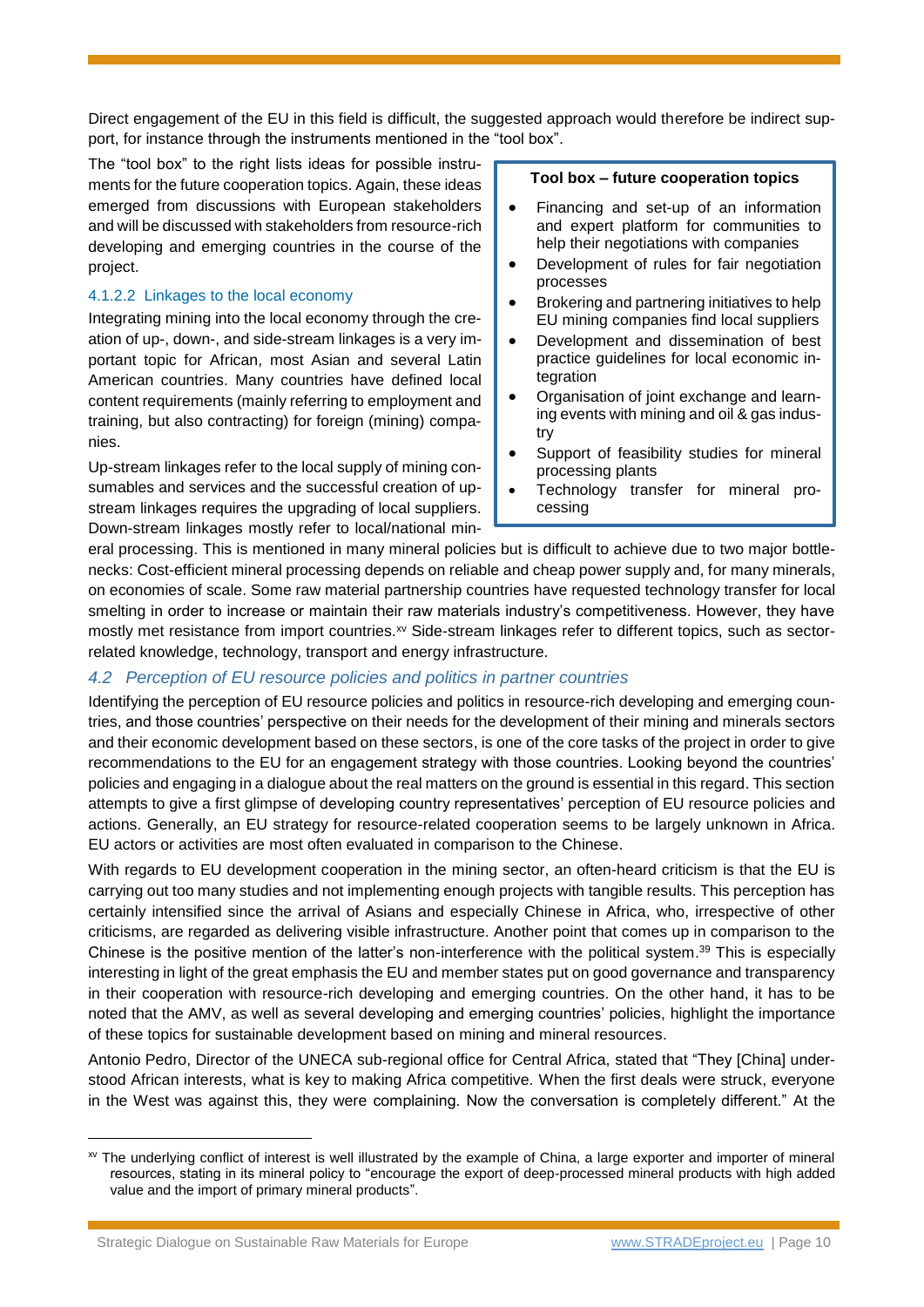same time, he argues that sustainability is important and the vision should go towards the future beyond mining. And he emphasizes: "We [EU and Africa] are equal partners".<sup>40</sup>

From interviews conducted with Cameroonian officials and citizens<sup>41</sup>, three main African perceptions emerge, usually expressed in comparison with the ongoing experience with Chinese mining operators:

- 1) Former mining players (pre-independence period, including colonial time) were regarded as unfair with the government, and especially with the local communities. In a Cameroonian gold mining area (Betare-Oya), it was reported that German and French entrepreneurs were harsh (violent) with their mining workers and did not share mining windfall profits with the country.
- 2) It was stated that western actors denigrate the new Asian actors, and precisely Chinese. Interviewees said that the Chinese were mining deposits that have been available for a long time, but have not been developed in industrial scale as the local government would have wished. But once the Chinese arrived, the Westerners attacked them and asked the government not to collaborate with them.
- 3) Western actors are regarded to have a certain humanism, as well as respect for the environment that were not seen as much in the Chinese players working with the interviewed persons. The Westerners are seen to work in a more considerate way and being more sensitive to the social problems of employees.

# **5 Discussion**

Several of the thematic areas mentioned separately in the resource and mineral policies, are in fact intertwined. This should be kept in mind when designing targeted projects. For instance, capacity building is an important topic in itself, but it is also necessary for improving the management of the mineral sector and good governance in general, geological knowledge and skills, upgrading of local suppliers to better integrate mining in the local economy and other fields not discussed in detail here, such as ASM. And knowledge and related capacity development is repeatedly mentioned as the most important side-stream linkage of mining. The specific topics summarized under responsible mining and sustainable development include environmental issues, but also health and safety and, in some countries, human rights aspects. It is thus closely linked to the topic of social well-being, participation of the population and social license to operate on the private sector side. As social and environmental issues are very closely related in the mining sector (especially when looking at the impacts for local communities), it would be recommendable to integrate both topics into the general concept of "responsible mining". Even up-stream linkages into the local economy, playing a significant role for the participation of the population in the mining sector, may partly be covered under this topic. Last not least, many people would argue that good governance in the sense of a well-functioning rule setting, monitoring and enforcement, would solve many of the current problems.

In all EU or member states' cooperation engagements with developing and emerging countries, it should be kept in mind that these can support setting the right framework conditions, but the real actors in the minerals and mining sector are private companies. Any successful projects will therefore have to consider the private sector's interests and look at supporting, and at the same time, regulating these actors. Strengthening local governance capacities is essential for the latter. Support should be extended to local companies in host countries in order to foster their participation in the sector and thus add value locally. Specific support measures for European companies will be discussed in a forthcoming report. Continuous dialogue and enquiring about the mining companies' needs is as important here, as it is with developing and emerging countries. Support can be provided, for instance, through investments in Research, Development and Innovation (a focus of many current Horizon 2020 projects and supported through the EIP on Raw Materials) and voluntary initiatives of the mining sector.

Consumer demand for "responsible" products is rising and may play an important role in the future, also shifting the European policy perspective from "cheap and easy" access to "responsibly sourced" raw materials. It should be considered how this demand can be encouraged.

One topic that is crucial for a long-term sustainable development of countries, but has not been given much attention in any of the analysed policies, except Botswana's, is the diversification of the economy for the time beyond mine closure. This is fundamental at both, the local level in terms of planning beyond an individual mine's closure, and the national level, in order to deal with long periods with little mining investment.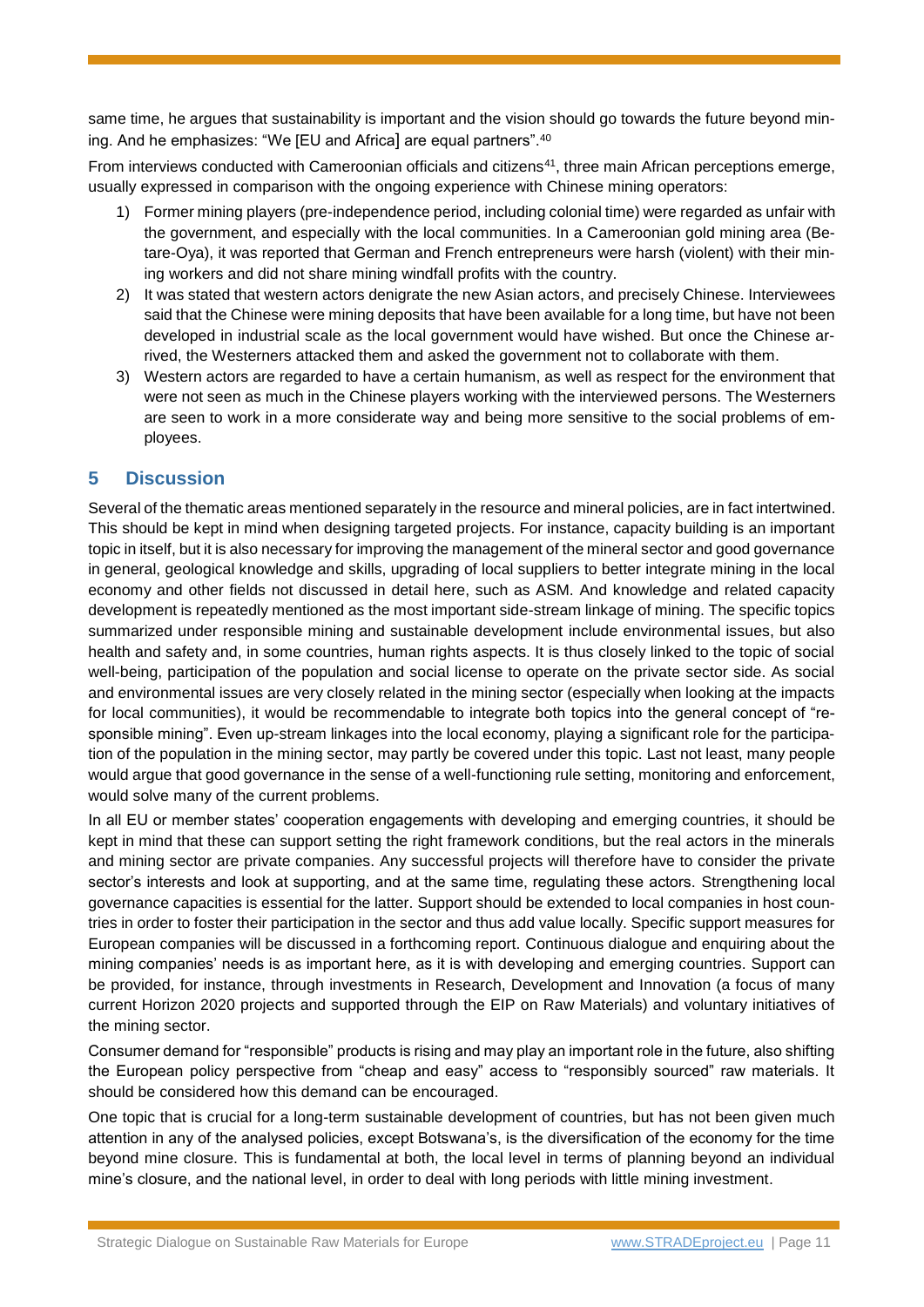# **6 Conclusion**

The analysis of different EU institutions involved in the cooperation with resource-rich developing and emerging countries revealed that one harmonised EU strategy does not exist. Instead, each institution pursues its own cooperation strategy influenced by its core mandate. Similarly, the EU and its member states have not coordinated their cooperation strategies, resulting in different countries pursuing various goals in the cooperation with resource-rich developing and emerging countries, prioritising different topics and using diverse instruments. This is not surprising considering the challenge of defining a common EU identity and it might not be very problematic, apart from being suboptimal in terms of efficiency. But it has to be kept in mind during STRADE's work and points to the importance to address any recommendations precisely to the right target institution at EU and member state level.

The main objectives of the EU's and member states' resources policies range from access to raw materials to sustainable development of partner countries and export of mining, mineral sector management and related expertise. The most commonly agreed priorities for cooperation engagements are good governance and transparency, and responsible mining and sustainable development. The most commonly named instrument for cooperation or access to raw materials is trade related measures. Other popular measures include resources diplomacy and policy dialogue, raw material partnerships with resource-rich countries, development cooperation and capacity building.

For developing and emerging countries, the most important topics for the development of their minerals and mining sectors and their general development based on this sector are, according to their mineral policies: responsible mining and sustainable development; participation of the population and social well-being; linkages to the local economy; and education & capacity building. Additionally, there are some topics that are of particular importance for one or two continents, such as infrastructure and prudent long-term management of mineral revenue for Africa, adaptation and simplification of the regulatory framework for Latin America and geological knowledge and skills, good governance & transparency as well as access to finance and investment for both, Africa and Latin America.

The comparison of European and developing/ emerging countries' mineral and resources policies revealed that there is currently a certain degree of imbalance between topics for which support is offered by the EU and member states (supply) and topics for which support is requested by developing and emerging countries (demand). Several topics of importance for developing and emerging countries have been recognized by the EU and member states and are already reflected in cooperation engagements today. The most important ones are: good governance and transparency; responsible mining and sustainable development; education and capacity development; and geological knowledge and skills. Here, the main focus of further research lies on analyzing whether the current efforts are effective and if they should be adapted, intensified, broadened, or rather narrowed down to specific sub-topics. Important topics for possible future cooperation engagements include: participation of the population and social well-being; and linkages to the local economy. These topics could be integrated into existing cooperation programmes or addressed through new cooperation instruments.

The discussion revealed that several of the separate topics mentioned in the policies should rather be looked at in a holistic manner. The importance of the private sector, continuous dialogue with all parties involved, consumer power and economic diversification for the time beyond mining, has been discussed.

The last point shall be taken up here again, due to its importance. With mine closures being an inevitable part of mining and considering the high degree of dependence of many resource-rich developing and emerging countries on mining, it is alarming that so little attention is given to the topic of planning beyond mine closure in either host countries' policies or European cooperation strategies. It is crucial to adopt a broader, more holistic and longer term perspective that shifts the focus from mining and the development of the mining sector as an end in itself to it being an instrument for broader economic development.

The aim of the STRADE project is to give recommendations fostering a partnership-based and coordinated approach towards sustainable raw material relations between exporting and importing countries, integrating the demands of trade, industry, development and research policy. One recommendation will refer to the need to define the nature of the process, in which the desired results for a sustainable long-term partnership strategy can be achieved. STRADE will continue to identify the perspective of partner countries and capture this, together with detailed recommendations for cooperation engagements, in a forthcoming report.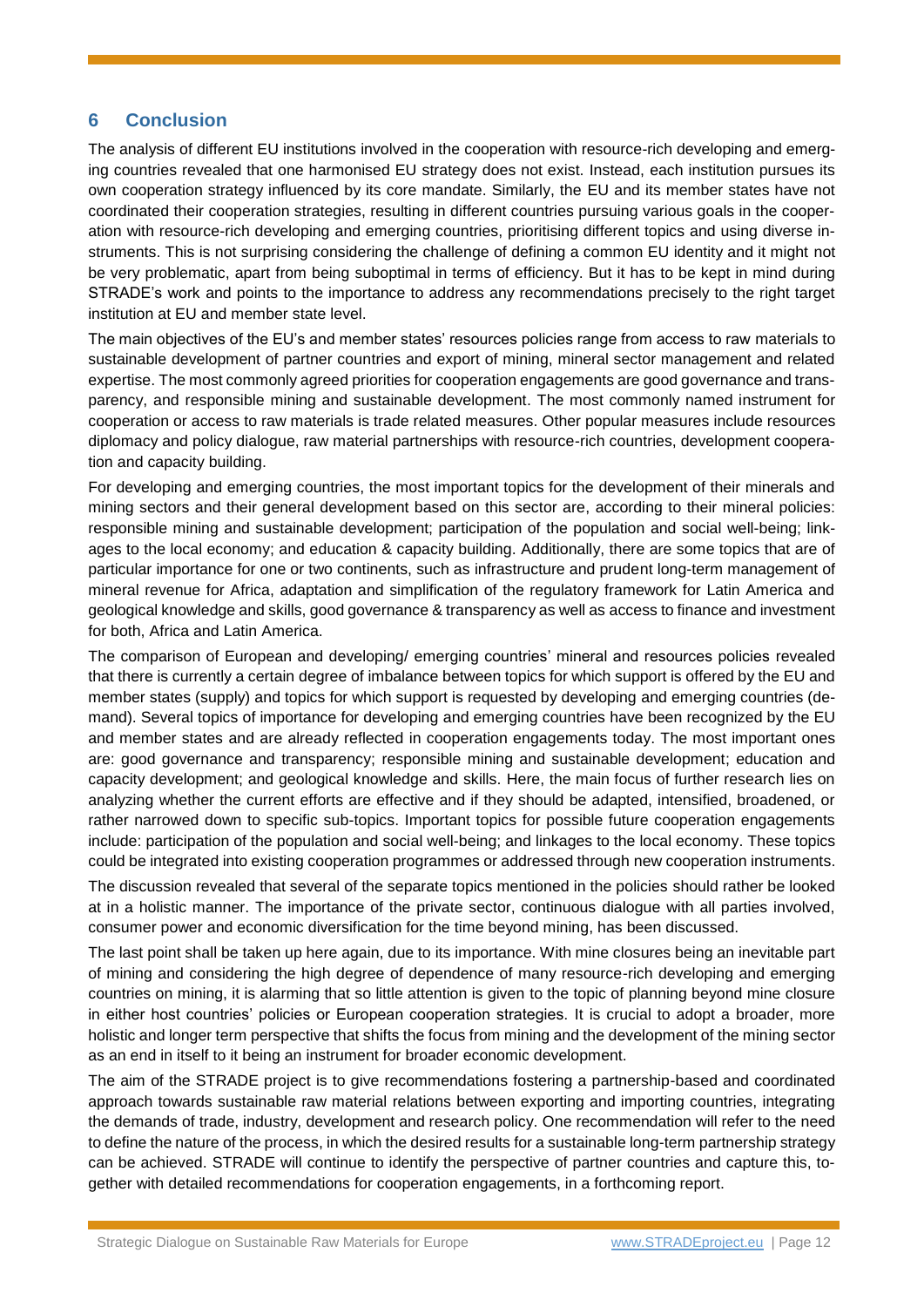# **References**

<sup>1</sup> Farooki, Masuma, Laura Cramphorn, Alexander Malden (2016): European Union's Approach to Raw Materials Engagements: A Review of Engagements with Third Countries. STRADE Policy Brief 01/2016. [http://stradeproject.eu/fileadmin/user\\_upload/pdf/PolicyBrief\\_01-2016\\_May2016\\_FINAL.pdf](http://stradeproject.eu/fileadmin/user_upload/pdf/PolicyBrief_01-2016_May2016_FINAL.pdf) (accessed 13.01.2917).

<sup>2</sup> European Commission (2008): The raw materials initiative — meeting our critical needs for growth and jobs in Europe.<http://eur-lex.europa.eu/legal-content/EN/ALL/?uri=CELEX:52008DC0699> (accessed 08.03.2017). <sup>3</sup> European Commission (2012): Making raw materials available for Europe's future well-being – Proposal for a European Innovation Partnership on raw materials. <http://eur-lex.europa.eu/procedure/EN/201383> (accessed 23.03.2017).

<sup>4</sup> European Commission (2013): Strategic Implementation Plan (SIP) for the European Innovation Partnership (EIP) on Raw Materials. [https://ec.europa.eu/growth/tools-databases/eip-raw-materials/en/content/strategic](https://ec.europa.eu/growth/tools-databases/eip-raw-materials/en/content/strategic-implementation-plan-part-ii#III.%20International)[implementation-plan-part-ii#III.%20International](https://ec.europa.eu/growth/tools-databases/eip-raw-materials/en/content/strategic-implementation-plan-part-ii#III.%20International) (accessed 23.03.2017).

<sup>5</sup> Cramphorn, Laura, Masuma Farooki (2016): Non-EU Country Engagements with Raw Materials Producing Countries. STRADE Policy Brief 02/2016. [http://stradeproject.eu/fileadmin/user\\_upload/pdf/PolicyBrief\\_02-](http://stradeproject.eu/fileadmin/user_upload/pdf/PolicyBrief_02-2016_Aug2016_FINAL.pdf) [2016\\_Aug2016\\_FINAL.pdf](http://stradeproject.eu/fileadmin/user_upload/pdf/PolicyBrief_02-2016_Aug2016_FINAL.pdf) (accessed 13.01.2917).

<sup>6</sup> Farooki, Masuma, David Humphreys, Alexander Malden, Laura Cramphorn (2017): European Union and Raw Material Engagements with Developing Countries - A Review. STRADE Report. [http://stradepro](http://stradeproject.eu/fileadmin/user_upload/pdf/STRADE_Rpt_D3-03_EU-RawMat_May2017_FINAL.pdf)[ject.eu/fileadmin/user\\_upload/pdf/STRADE\\_Rpt\\_D3-03\\_EU-RawMat\\_May2017\\_FINAL.pdf](http://stradeproject.eu/fileadmin/user_upload/pdf/STRADE_Rpt_D3-03_EU-RawMat_May2017_FINAL.pdf) (accessed 11.07.2017).

<sup>7</sup> Bodenstein, Thilo, Jörg Faust, Mark Furness (2016): European Union Development Policy: Collective Action in Times of Global Transformation and Domestic Crisis. Development Policy Review, 2016, 0 (0): 1-13. <http://onlinelibrary.wiley.com/doi/10.1111/dpr.12189/epdf> (accessed 12.05.2017).

<sup>8</sup> Mah, Luis (2014): Reshaping EU Development Policy: Collective Choices and the New Global Order. CEsA Working Paper 130/2014. [https://pascal.iseg.utl.pt/~cesa/files/Doc\\_trabalho/WP130.pdf](https://pascal.iseg.utl.pt/~cesa/files/Doc_trabalho/WP130.pdf) (accessed 11.05.2017).

<sup>9</sup> Cornelissen, Suzan (2010): Policy Coherence for Development in the European Union. Master Thesis European Studies. [http://essay.utwente.nl/60286/1/MA\\_thesis\\_S\\_Cornelissen.pdf](http://essay.utwente.nl/60286/1/MA_thesis_S_Cornelissen.pdf) (accessed 11.05.2017).

<sup>10</sup> European Commission (2012). Op. cit. P. 4.

<sup>11</sup> European Commission (2007): EU Code of Conduct on Division of labour in Development Policy. [http://eur](http://eur-lex.europa.eu/legal-content/EN/TXT/?uri=CELEX:52007DC0072)[lex.europa.eu/legal-content/EN/TXT/?uri=CELEX:52007DC0072](http://eur-lex.europa.eu/legal-content/EN/TXT/?uri=CELEX:52007DC0072) (accessed 23.04.2017).

<sup>12</sup> European Commission (2007). Op. cit. P. 12.

<sup>13</sup> OECD (2012): European Union. Development Assistance Committee (DAC) Peer Review 2012. <http://www.oecd.org/dac/peer-reviews/50155818.pdf> (accessed 12.05.2017).

<sup>14</sup> See list of policy documents analysed below

<sup>15</sup> European Parliament (2010): Resolution on the "EU Policy Coherence for Development and the 'Official Development Assistance plus' concept" [\(2009/2218\(INI\)](http://www.europarl.europa.eu/oeil/popups/ficheprocedure.do?lang=en&reference=2009/2218%28INI%29) ), Paragraph A.

[http://www.europarl.europa.eu/sides/getDoc.do?pubRef=-](http://www.europarl.europa.eu/sides/getDoc.do?pubRef=-//EP//TEXT+TA+20100518+ITEMS+DOC+XML+V0//EN&language=EN#sdocta17)

[//EP//TEXT+TA+20100518+ITEMS+DOC+XML+V0//EN&language=EN#sdocta17](http://www.europarl.europa.eu/sides/getDoc.do?pubRef=-//EP//TEXT+TA+20100518+ITEMS+DOC+XML+V0//EN&language=EN#sdocta17) (accessed 24.04.2017). 16 [https://ec.europa.eu/europeaid/policies/policy-coherence-development\\_en](https://ec.europa.eu/europeaid/policies/policy-coherence-development_en) (accessed 27.04.2017).

<sup>17</sup> European Parliament (2010). Op. cit.

<sup>18</sup> European Parliament (2010). Op. cit. Paragraph 28.

<sup>19</sup> European Parliament (2010). Op. cit. Paragraph 70.

<sup>20</sup> European Parliament (2010). Op. cit. Paragraphs 41, 43.

<sup>21</sup> Sydow, Johanna (no date): Is the Raw Material Initiative in line with the EU Policy Coherence for Development? Heinrich Böll Stiftung European Union Factsheet. [http://eu.boell.org/sites/default/files/uploads/2013/12/rmi\\_and\\_pcd\\_factshett.pdf](http://eu.boell.org/sites/default/files/uploads/2013/12/rmi_and_pcd_factshett.pdf) (accessed 06.05.2017).

<sup>22</sup> CONCORD (2009): Spotlight on Policy Coherence. [http://library.deeep.org/record/182/files/DEEEP-](http://library.deeep.org/record/182/files/DEEEP-REPORT-2014-045.pdf)[REPORT-2014-045.pdf](http://library.deeep.org/record/182/files/DEEEP-REPORT-2014-045.pdf) (accessed 12.05.2017).

<sup>23</sup> CONCORD (2011): Spotlight on EU Policy Coherence for Development. <http://library.deeep.org/record/178/files/DEEEP-REPORT-2014-041.pdf> (accessed 12.05.2017).

<sup>24</sup> CONCORD (2013): Spotlight on EU Policy Coherence for Development. <http://library.deeep.org/record/176/files/PCD-ENG.pdf> (accessed 12.05.2017).

<sup>25</sup> European Commission (2015): Policy Coherence for Development. 2015 EU Report of the EC Staff. [https://ec.europa.eu/europeaid/policy-coherence-development-pcd-2015-eu-report\\_en](https://ec.europa.eu/europeaid/policy-coherence-development-pcd-2015-eu-report_en) (accessed 24.04.2017).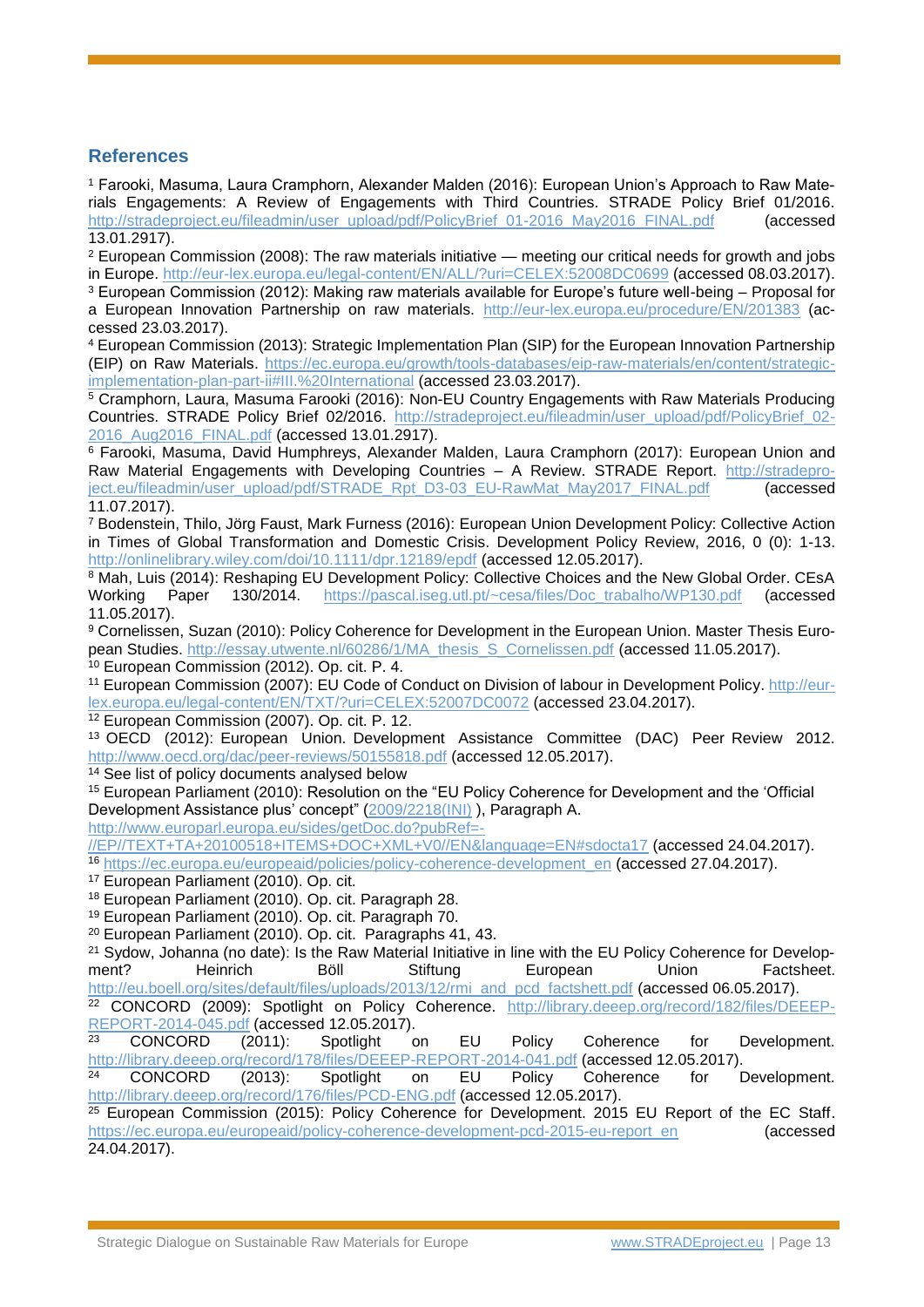<sup>26</sup> Joint Communication to the European Parliament and the Council (2014) "Responsible sourcing of minerals originating in conflict-affected and high-risk areas. Towards an integrated EU approach". [http://trade.ec.europa.eu/doclib/docs/2014/march/tradoc\\_152228.pdf](http://trade.ec.europa.eu/doclib/docs/2014/march/tradoc_152228.pdf) (accessed 26.04.2017).

<sup>27</sup> Proposal for a "Regulation setting up a Union system for supply chain due diligence self-certification of responsible importers of tin, tantalum and tungsten, their ores, and gold originating in conflict-affected and high-risk areas". <http://eur-lex.europa.eu/legal-content/EN/TXT/DOC/?uri=CELEX:52014PC0111&from=EN> (accessed 27.04.2017).

<sup>28</sup> Supply chain due diligence by importers of minerals and metals originating in conflict-affected and high-risk areas. [http://www.europarl.europa.eu/sides/getDoc.do?pubRef=-//EP//TEXT+TA+P8-TA-2017-](http://www.europarl.europa.eu/sides/getDoc.do?pubRef=-//EP//TEXT+TA+P8-TA-2017-0090+0+DOC+XML+V0//EN&language=EN) [0090+0+DOC+XML+V0//EN&language=EN](http://www.europarl.europa.eu/sides/getDoc.do?pubRef=-//EP//TEXT+TA+P8-TA-2017-0090+0+DOC+XML+V0//EN&language=EN) (accessed 24.04.2017)

 $29$  See list of policy documents analysed below; AMV: 24 countries implementing AMV through Country Mining Visions (CMV)

<sup>30</sup> European Parliament/ DG External Policies (2014): African, Caribbean and Pacific (ACP) countries' position on Economic Partnership Agreements (EPAs). [http://www.europarl.europa.eu/Reg-](http://www.europarl.europa.eu/RegData/etudes/etudes/join/2014/433843/EXPO-DEVE_ET(2014)433843_EN.pdf)[Data/etudes/etudes/join/2014/433843/EXPO-DEVE\\_ET\(2014\)433843\\_EN.pdf](http://www.europarl.europa.eu/RegData/etudes/etudes/join/2014/433843/EXPO-DEVE_ET(2014)433843_EN.pdf) (accessed 27.07.2017).

31 [http://europa.eu/rapid/press-release\\_MEMO-13-541\\_en.htm](http://europa.eu/rapid/press-release_MEMO-13-541_en.htm) (accessed 04.06.2017); [http://eur-](http://eur-lex.europa.eu/legal-content/EN/TXT/?uri=celex%3A32013L0034)

[lex.europa.eu/legal-content/EN/TXT/?uri=celex%3A32013L0034](http://eur-lex.europa.eu/legal-content/EN/TXT/?uri=celex%3A32013L0034) (accessed 04.06.2017).

<sup>32</sup> Pedro, A., Ayuk, E.T., Bodouroglou, C. et al (2017): Towards a sustainable development licence to operate for the extractive sector. Mineral Economics. 18 May 2017. P. 1-13. DOI:10.1007/s13563-017-0108-9.

<sup>33</sup> [https://www.giraf-network.org/GIRAF2009/EN/Home/home\\_node.html](https://www.giraf-network.org/GIRAF2009/EN/Home/home_node.html) (accessed 04.06.2017).

<sup>34</sup> [http://panafgeo.eurogeosurveys.org/?page\\_id=22](http://panafgeo.eurogeosurveys.org/?page_id=22) (accessed 14.06.2017).

<sup>35</sup> <http://newsletter.copernicus.eu/article/copernicus-services-will-benefit-africa> (accessed 04.06.2017).

<sup>36</sup> <http://www.eurogeosurveys.org/expertgroups/international-cooperation-and-development/> (accessed  $28.06.2017$ ).

http://www.eurogeosurveys.org/wp-content/uploads/2017/01/Annual-Report-2015 5.pdf (accessed 28.06.2017).

<sup>38</sup> Campbell, Bonnie (Ed.) (2003): Factoring in Governance is not enough. Mining Codes in Africa, Policy Reform and Corporate Responsibility. Minerals & Energy, Raw Materials Report. Vol. 18, no 3, p.2-13. <http://www.ieim.uqam.ca/IMG/pdf/RMR-BCampbell-sept03.pdf> (accessed 21.09.2017).

<sup>39</sup> Perkins, G. (2012): 'East versus West: Chinese and American Development Effforts and Perceptions in Cameroon'. Independent Study Project (ISP) Collection. No.1392. Cameroon'. Independent Study Project (ISP) Collection, No.1392. [http://digitalcollections.sit.edu/cgi/viewcontent.cgi?article=2404&context=isp\\_collection](http://digitalcollections.sit.edu/cgi/viewcontent.cgi?article=2404&context=isp_collection) (accessed

10.06.2017).

<sup>40</sup> Van Teeffelen, Jasper (2012): The EU Raw Materials Policy and Mining in Rwanda. Policy Coherence for Development in Practice. <http://www.fairpolitics.nl/doc/Impact%20Study%20FINAL.pdf> (accessed 24.07.2017).

<sup>41</sup> Nguepjouo, Diderot, Jürgen Runge (2017 – in press): The Perceptions of Local Stakeholders of the Preponderance of Asians in Artisanal and Small-Scale Mining (ASM) in Cameroon. In: "African-Asian Encounters: New Cooperations and New Dependencies", edited by Arndt Graf and Azirah Hashim, Global Asia 7. Amsterdam University Press, Amsterdam. DOI:10.5117/9789462984288.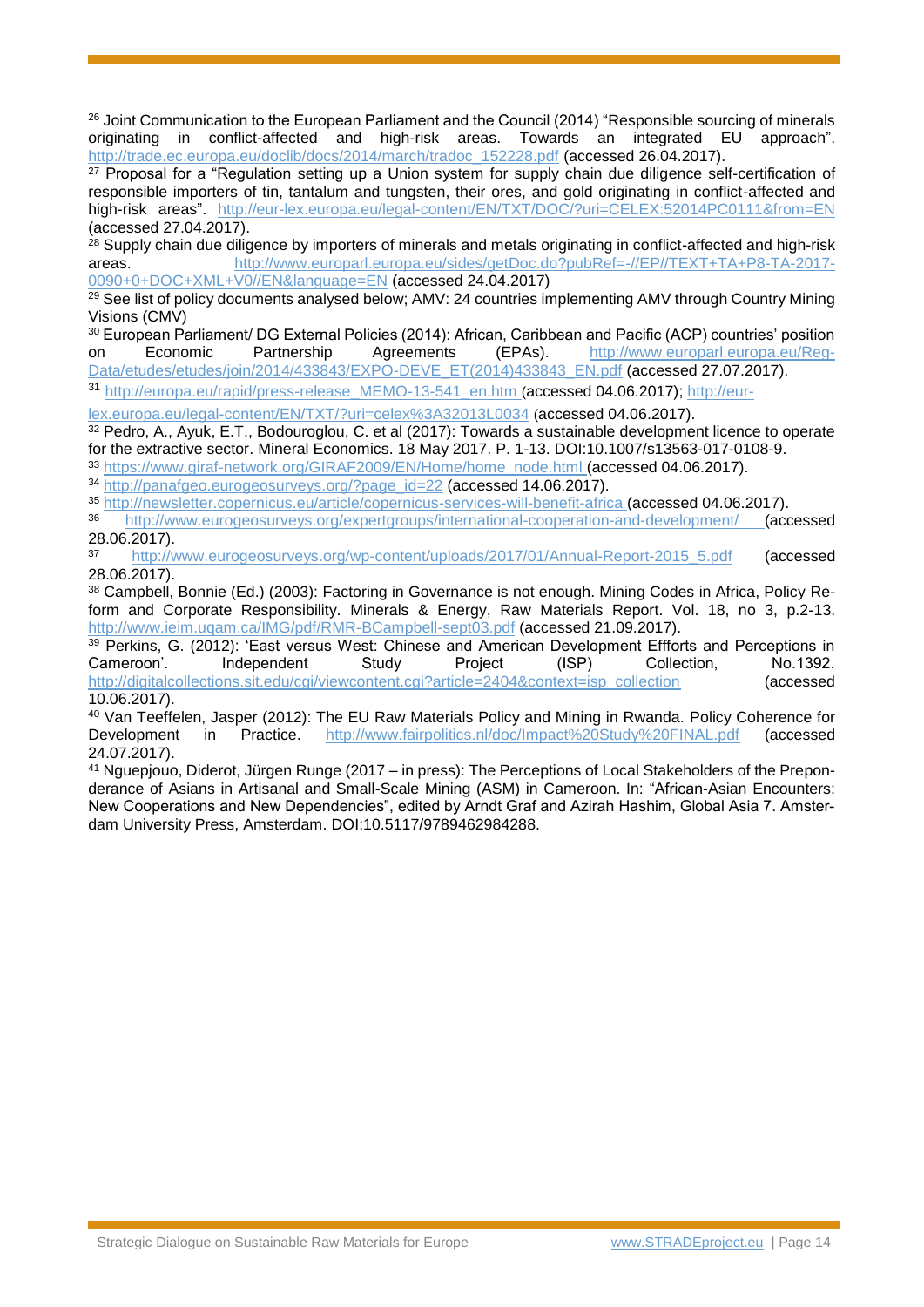# **List of policy documents analysed**

# **Europe**

## **European Union**

European Commission (2008): The raw materials initiative — meeting our critical needs for growth and jobs in Europe. <http://eur-lex.europa.eu/legal-content/EN/ALL/?uri=CELEX:52008DC0699> (accessed 08.03.2017).

European Commission (2010): Critical Raw Materials for the EU, Report of the Ad-hoc Working Group on defining critical raw materials. [http://ec.europa.eu/enterprise/policies/raw-materials/files/docs/report-b\\_en.pdf](http://ec.europa.eu/enterprise/policies/raw-materials/files/docs/report-b_en.pdf) (accessed 18.03.2017).

European Commission (2011): Tackling the Challenges in Commodity Markets and on Raw Materials. [http://eur](http://eur-lex.europa.eu/LexUriServ/LexUriServ.do?uri=COM:2011:0025:FIN:EN:PDF)[lex.europa.eu/LexUriServ/LexUriServ.do?uri=COM:2011:0025:FIN:EN:PDF](http://eur-lex.europa.eu/LexUriServ/LexUriServ.do?uri=COM:2011:0025:FIN:EN:PDF) (accessed 18.03.2017).

European Commission (2013): Strategic Implementation Plan (SIP) for the European Innovation Partnership (EIP) on Raw Materials. [https://ec.europa.eu/growth/tools-databases/eip-raw-materials/en/content/strategic-implementation-plan-part](https://ec.europa.eu/growth/tools-databases/eip-raw-materials/en/content/strategic-implementation-plan-part-ii#III.%20International)[ii#III.%20International](https://ec.europa.eu/growth/tools-databases/eip-raw-materials/en/content/strategic-implementation-plan-part-ii#III.%20International) (accessed 23.03.2017).

# **Poland**

Ministerstwo Rozwoju / Ministry of economic development (2015): Założenia do Planu działań na rzecz bezpieczeństwa Polski w zakresie surowców nieenergetycznych. <https://www.mr.gov.pl/media/32242/zalozenia.docx> (accessed 11.07.2017).

## **Austria**

Austrian Minerals Strategy[. https://www.en.bmwfw.gv.at/Energy/AUSTRIANMINERALSSTRATEGY/Seiten/default.aspx,](https://www.en.bmwfw.gv.at/Energy/AUSTRIANMINERALSSTRATEGY/Seiten/default.aspx)

[http://www.esee.at/uploads/media/ESEE\\_Conference\\_Christian\\_Sch%C3%B6nbauer.pdf](http://www.esee.at/uploads/media/ESEE_Conference_Christian_Sch%C3%B6nbauer.pdf) (accessed 23.03.2017).

# **Germany**

BMWI (2010): Rohstoffstrategie der Bundesregierung - Sicherung einer nachhaltigen Rohstoffversorgung Deutschlands mit nicht-energetischen mineralischen Rohstoffen. [http://www.bmwi.de/Dateien/BMWi/PDF/rohstoffstrategie-der](http://www.bmwi.de/Dateien/BMWi/PDF/rohstoffstrategie-der-bundesregierung)[bundesregierung](http://www.bmwi.de/Dateien/BMWi/PDF/rohstoffstrategie-der-bundesregierung) (accessed 20.03.2017).

Bundesministerium für Umwelt, Naturschutz, Bau und Reaktorsicherheit (BMUB) (2012): Deutsches Ressourceneffizienzprogramm (ProgRess) Programm zur nachhaltigen Nutzung und zum Schutz der natürlichen Ressourcen. [http://www.bmub.bund.de/fileadmin/Daten\\_BMU/Pools/Broschueren/progress\\_broschuere\\_de\\_bf.pdf](http://www.bmub.bund.de/fileadmin/Daten_BMU/Pools/Broschueren/progress_broschuere_de_bf.pdf) (accessed 20.03.2017).

BDI (2016): Entwicklungspolitik 4.0 - Plädoyer für einen Paradigmenwechsel in der Zusammenarbeit von Staat und Industrie.

[https://www.google.com/url?sa=t&rct=j&q=&esrc=s&source=web&cd=1&cad=rja&uact=8&ved=0ahUKEwjFp8zz1PfTAhV](https://www.google.com/url?sa=t&rct=j&q=&esrc=s&source=web&cd=1&cad=rja&uact=8&ved=0ahUKEwjFp8zz1PfTAhVBeCYKHRwWCGQQFgglMAA&url=http%3A%2F%2Fbdi.eu%2Fartikel%2Fnews%2Fplaedoyer-fuer-einen-paradigmenwechsel-in-der-zusammenarbeit-von-staat-und-industrie%2F&usg=AFQjCNH4KS6sZkiC-vosrSNFBDcK-iOf8g) [BeCYKHRwWCGQQFgglMAA&url=http%3A%2F%2Fbdi.eu%2Fartikel%2Fnews%2Fplaedoyer-fuer-einen](https://www.google.com/url?sa=t&rct=j&q=&esrc=s&source=web&cd=1&cad=rja&uact=8&ved=0ahUKEwjFp8zz1PfTAhVBeCYKHRwWCGQQFgglMAA&url=http%3A%2F%2Fbdi.eu%2Fartikel%2Fnews%2Fplaedoyer-fuer-einen-paradigmenwechsel-in-der-zusammenarbeit-von-staat-und-industrie%2F&usg=AFQjCNH4KS6sZkiC-vosrSNFBDcK-iOf8g)[paradigmenwechsel-in-der-zusammenarbeit-von-staat-und-industrie%2F&usg=AFQjCNH4KS6sZkiC-vosrSNFBDcK](https://www.google.com/url?sa=t&rct=j&q=&esrc=s&source=web&cd=1&cad=rja&uact=8&ved=0ahUKEwjFp8zz1PfTAhVBeCYKHRwWCGQQFgglMAA&url=http%3A%2F%2Fbdi.eu%2Fartikel%2Fnews%2Fplaedoyer-fuer-einen-paradigmenwechsel-in-der-zusammenarbeit-von-staat-und-industrie%2F&usg=AFQjCNH4KS6sZkiC-vosrSNFBDcK-iOf8g)[iOf8g](https://www.google.com/url?sa=t&rct=j&q=&esrc=s&source=web&cd=1&cad=rja&uact=8&ved=0ahUKEwjFp8zz1PfTAhVBeCYKHRwWCGQQFgglMAA&url=http%3A%2F%2Fbdi.eu%2Fartikel%2Fnews%2Fplaedoyer-fuer-einen-paradigmenwechsel-in-der-zusammenarbeit-von-staat-und-industrie%2F&usg=AFQjCNH4KS6sZkiC-vosrSNFBDcK-iOf8g) (accessed 20.03.2017).

GIZ (2015): Good Governance und Menschenrechte - Stärkung guter Regierungsführung im Rohstoffsektor. <https://www.giz.de/de/downloads/giz2014-staerkung-regierungsfuehrung-rohstoffsektor.pdf> (accessed 21.03.2017).

## **Netherlands**

Dutch Ministry of Foreign Affairs (n.d.) Dutch Government Policy Document on Raw Materials. [https://ec.europa.eu/growth/tools-databases/eip-raw-materials/en/system/files/ged/46%20mss-netherlands\\_en.pdf](https://ec.europa.eu/growth/tools-databases/eip-raw-materials/en/system/files/ged/46%20mss-netherlands_en.pdf) (accessed 22.03.2017).

A.G. Prins, S. Slingerland, A.J.G. Manders, P.L. Lucas, H.B.M. Hilderink, M.T.J. Kok (PBL) (2011): Scarcity in a sea of plenty? Global resource scarcities and policies in the European Union and the Netherlands. [http://www.pbl.nl/en/publications/2011/Scarcity-in-a-Sea-of-Plenty-Global-Resource-Scarcities-and-Policies-in-the-](http://www.pbl.nl/en/publications/2011/Scarcity-in-a-Sea-of-Plenty-Global-Resource-Scarcities-and-Policies-in-the-European-Union-and-the-Netherlands)[European-Union-and-the-Netherlands](http://www.pbl.nl/en/publications/2011/Scarcity-in-a-Sea-of-Plenty-Global-Resource-Scarcities-and-Policies-in-the-European-Union-and-the-Netherlands) (accessed 23.03.2017).

## **United Kingdom**

BIS, DEFRA (2012): Resource Security Action Plan: Making the most of valuable materials. [https://www.gov.uk/government/uploads/system/uploads/attachment\\_data/file/69511/pb13719-resource-security-action](https://www.gov.uk/government/uploads/system/uploads/attachment_data/file/69511/pb13719-resource-security-action-plan.pdf)[plan.pdf](https://www.gov.uk/government/uploads/system/uploads/attachment_data/file/69511/pb13719-resource-security-action-plan.pdf) (accessed 23.03.2017).

## **Finland**

Nurmi P.A., Lahtinen R., Vuori S. (2010): Finland's Mineral Strategy. [http://projects.gtk.fi/export/sites/projects/minerals\\_strategy/documents/FinlandsMineralsStrategy\\_2.pdf](http://projects.gtk.fi/export/sites/projects/minerals_strategy/documents/FinlandsMineralsStrategy_2.pdf) (accessed 22.03.2017).

Ministry of Employment and the Econnomy (2013): Making Finland a leader in the sustainable extractive industry - action plan.

[http://tem.fi/documents/1410877/3437254/Making+Finland+a+leader+in+the+sustainable+extractive+industry+04072013](http://tem.fi/documents/1410877/3437254/Making+Finland+a+leader+in+the+sustainable+extractive+industry+04072013.pdf) [.pdf](http://tem.fi/documents/1410877/3437254/Making+Finland+a+leader+in+the+sustainable+extractive+industry+04072013.pdf) (accessed 23.03.2017).

## **Sweden**

Swedish Ministry of Enterprise, Energy and Communications (2013): Sweden's Minerals Strategy For sustainable use of Sweden's mineral resources that creates growth throughout the country. [http://www.government.se/49b757/contentassets/78bb6c6324bf43158d7c153ebf2a4611/swedens-minerals-strategy.-for-](http://www.government.se/49b757/contentassets/78bb6c6324bf43158d7c153ebf2a4611/swedens-minerals-strategy.-for-sustainable-use-of-swedens-mineral-resources-that-creates-growth-throughout-the-country-complete-version)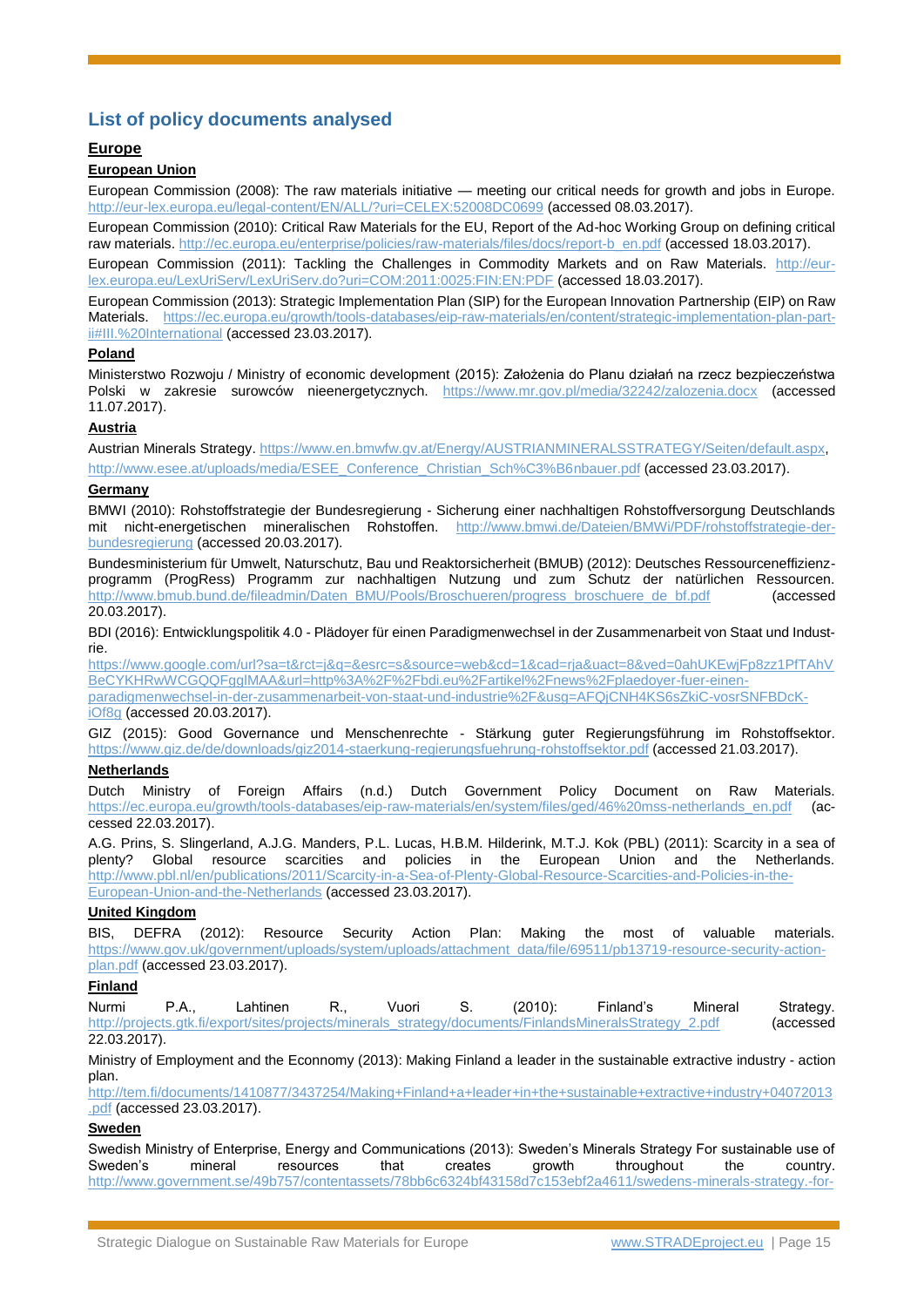[sustainable-use-of-swedens-mineral-resources-that-creates-growth-throughout-the-country-complete-version](http://www.government.se/49b757/contentassets/78bb6c6324bf43158d7c153ebf2a4611/swedens-minerals-strategy.-for-sustainable-use-of-swedens-mineral-resources-that-creates-growth-throughout-the-country-complete-version) (accessed 23.03.2017).

# **Africa**

#### **African Mining Vision**

African Union (2009): Africa Mining Vision. [http://www.africaminingvision.org/amv\\_resources/AMV/Africa\\_Mining\\_Vision\\_English.pdf](http://www.africaminingvision.org/amv_resources/AMV/Africa_Mining_Vision_English.pdf) (accessed 28.03.2017).

#### **Democratic Republic of the Congo (DRC)**

Oxford Policy Management (2013): The impact of mining in the Democratic Republic of Congo. Performance to date and future challenges. [http://www.opml.co.uk/sites/default/files/DRC%20mining%20report%20-%20OPM%20-%20Fi](http://www.opml.co.uk/sites/default/files/DRC%20mining%20report%20-%20OPM%20-%20Final%20Eng.pdf)[nal%20Eng.pdf](http://www.opml.co.uk/sites/default/files/DRC%20mining%20report%20-%20OPM%20-%20Final%20Eng.pdf) (accessed 06.09.2017).

#### **Ghana**

Republic of Ghana (2010): Minerals and Mining Policy of Ghana. [http://asgmresearch.weebly.com/up](http://asgmresearch.weebly.com/uploads/3/0/1/6/30160743/mining_policy_of_ghana.pdf)[loads/3/0/1/6/30160743/mining\\_policy\\_of\\_ghana.pdf](http://asgmresearch.weebly.com/uploads/3/0/1/6/30160743/mining_policy_of_ghana.pdf) (accessed 06.09.2017).

#### **Sierra Leone**

Government of Sierra Leone (n.d.): The Agenda for Prosperity. Road to middle income status. Sierra Leone's third generation Poverty Reduction Strategy Paper (2013-2018). <http://www.sierra-leone.org/Agenda%204%20Prosperity.pdf> (accessed 06.09.2017).

Bennett, James G.; Allen, Samuel; Gotomo, Sam; Havenith, Joschka; Yilla, Hussine (2014): A Gap Analysis of Africa Mining Vision Implementation in Liberia and Sierra Leone. GIZ. [http://www.ipa-cologne.de/reports/bennett-et-al-2014-](http://www.ipa-cologne.de/reports/bennett-et-al-2014-AMV-Gap-Analysis-160714.pdf) [AMV-Gap-Analysis-160714.pdf](http://www.ipa-cologne.de/reports/bennett-et-al-2014-AMV-Gap-Analysis-160714.pdf) (accessed 06.09.2017).

The Mines and Minerals Act of Sierra Leone (2009)[. http://www.sierra-leone.org/Laws/2009-12.pdf](http://www.sierra-leone.org/Laws/2009-12.pdf) (accessed 06.09.2017).

#### **Botswana**

Government of Botswana, Vision 2036 Presidential Task Team (2016): Vision 2036 – Achieving Prosperity For All. <http://www.statsbots.org.bw/sites/default/files/documents/Vision%202036.pdf> (accessed 20.07.2017).

Wilcox, Jennifer (2015): Mining Regulation and Development in Botswana: The Case Study of the Debswana Mining Joint Venture. <http://citeseerx.ist.psu.edu/viewdoc/download?doi=10.1.1.915.9009&rep=rep1&type=pdf> (accessed 20.07.2017).

#### **Cameroon**

Republic of Cameroon, Ministry of the Economy, Planning, and Regional Development (2009): Cameroon Vision 2035. [https://www.google.de/url?sa=t&rct=j&q=&esrc=s&source=web&cd=2&cad=rja&uact=8&ved=0ahUKEwig1oq91JDWAh-](https://www.google.de/url?sa=t&rct=j&q=&esrc=s&source=web&cd=2&cad=rja&uact=8&ved=0ahUKEwig1oq91JDWAhVLKVAKHXryBeYQFgguMAE&url=http%3A%2F%2Fwww.camerounenmarche.com%2Fdownload%2F%3Flang%3Dfr%26strMode%3DgetDoc%26id%3D31&usg=AFQjCNHiBVefBeSg2w9PTsG7vCv-qoPODA)[VLKVAKHXryBeYQFgguMAE&url=http%3A%2F%2Fwww.camerounenmarche.com%2Fdown-](https://www.google.de/url?sa=t&rct=j&q=&esrc=s&source=web&cd=2&cad=rja&uact=8&ved=0ahUKEwig1oq91JDWAhVLKVAKHXryBeYQFgguMAE&url=http%3A%2F%2Fwww.camerounenmarche.com%2Fdownload%2F%3Flang%3Dfr%26strMode%3DgetDoc%26id%3D31&usg=AFQjCNHiBVefBeSg2w9PTsG7vCv-qoPODA)

[load%2F%3Flang%3Dfr%26strMode%3DgetDoc%26id%3D31&usg=AFQjCNHiBVefBeSg2w9PTsG7vCv-qoPODA](https://www.google.de/url?sa=t&rct=j&q=&esrc=s&source=web&cd=2&cad=rja&uact=8&ved=0ahUKEwig1oq91JDWAhVLKVAKHXryBeYQFgguMAE&url=http%3A%2F%2Fwww.camerounenmarche.com%2Fdownload%2F%3Flang%3Dfr%26strMode%3DgetDoc%26id%3D31&usg=AFQjCNHiBVefBeSg2w9PTsG7vCv-qoPODA) (accessed 06.09.2017).

Lickert, Victoria (2013): La privatisation de la politique minière au Cameroun : enclaves minières, rapports de pouvoir translocaux et captation de la rente. In : Politique africaine, 2013/3 (N° 131), p. 101-119. DOI : 10.3917/polaf.131.0101. <http://www.cairn.info/revue-politique-africaine-2013-3-page-101.htm> (accessed 06.09.2017).

#### **Liberia**

Ministry of Lands, Mines and Energy (2010): Mineral Policy of Liberia. [http://www.eisourcebook.org/cms/June%202013/Li](http://www.eisourcebook.org/cms/June%202013/Liberia%20Mineral%20Policy.pdf)[beria%20Mineral%20Policy.pdf](http://www.eisourcebook.org/cms/June%202013/Liberia%20Mineral%20Policy.pdf) (accessed 06.09.2017).

Bennett, James G.; Allen, Samuel; Gotomo, Sam; Havenith, Joschka; Yilla, Hussine (2014): A Gap Analysis of Africa Mining Vision Implementation in Liberia and Sierra Leone. GIZ. [http://www.ipa-cologne.de/reports/bennett-et-al-2014-](http://www.ipa-cologne.de/reports/bennett-et-al-2014-AMV-Gap-Analysis-160714.pdf) [AMV-Gap-Analysis-160714.pdf](http://www.ipa-cologne.de/reports/bennett-et-al-2014-AMV-Gap-Analysis-160714.pdf) (accessed 06.09.2017).

#### **Namibia**

Ministry of Mines and Energy (n.d.): Minerals Policy of Namibia. [http://www.mti.gov.na/downloads/Namibia%20Min](http://www.mti.gov.na/downloads/Namibia%20Mineral%20Policy.pdf)[eral%20Policy.pdf](http://www.mti.gov.na/downloads/Namibia%20Mineral%20Policy.pdf) (accessed 06.09.2017).

#### **South Africa**

Department of Minerals and Energy (1998): White Paper: A Minerals and Mining Policy for South Africa. [http://www.gov.za/sites/www.gov.za/files/white\\_paper\\_mining\\_minerals\\_policy\\_2.pdf](http://www.gov.za/sites/www.gov.za/files/white_paper_mining_minerals_policy_2.pdf) (accessed 20.07.2017).

## **Asia**

## **Association of Southeast Asian Nations**

ASEAN MINERALS COOPERATION ACTION PLAN 2016-2025 (AMCAP-III). [http://www.asean.org/storage/2015/12/AMEM/AMCAP-III-\(2016-2025\)-Phase-1-\(Final\)2.pdf](http://www.asean.org/storage/2015/12/AMEM/AMCAP-III-(2016-2025)-Phase-1-(Final)2.pdf) (accessed 19.04.2017).

#### **Indonesia**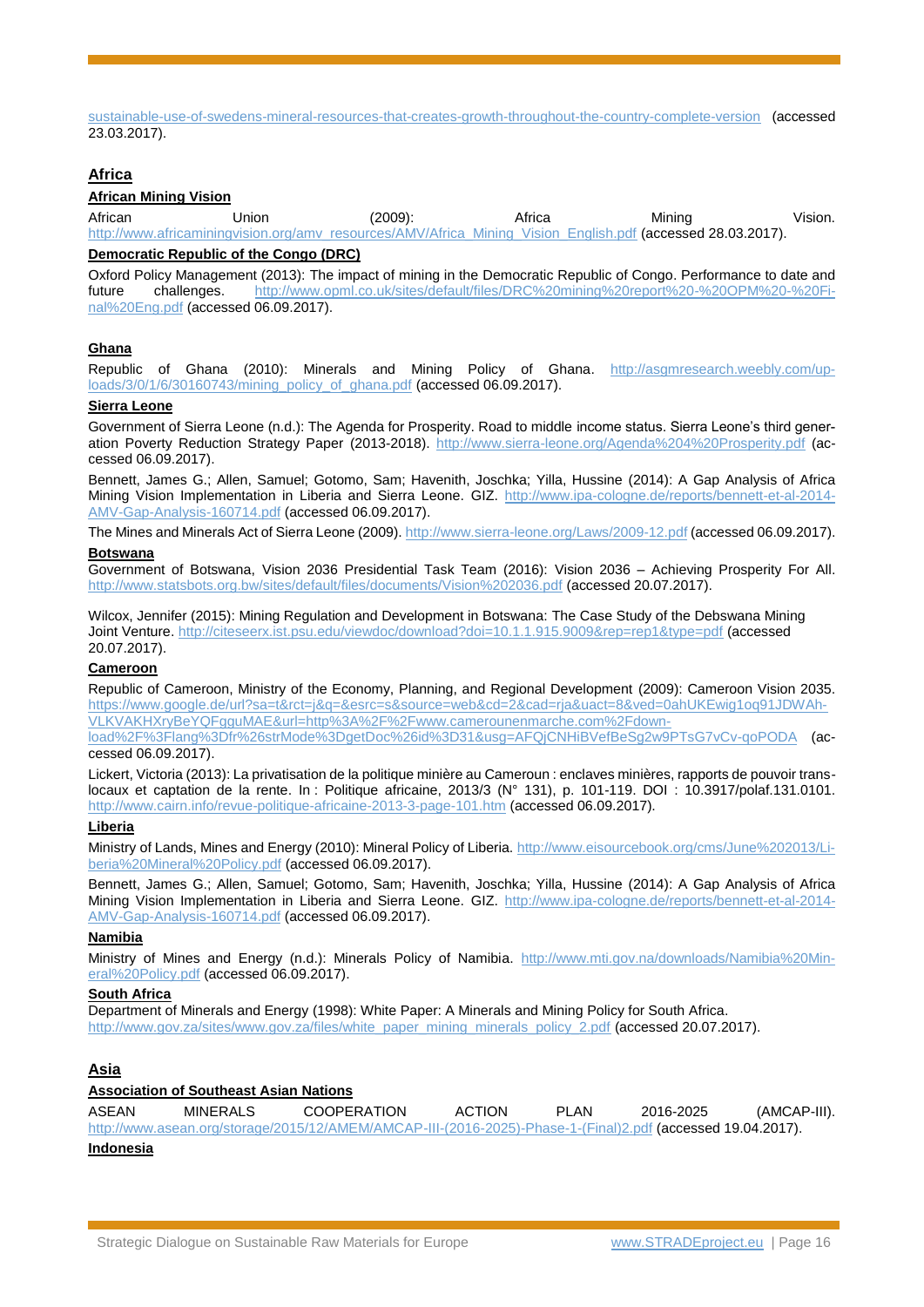Tijaja, Julia, Mohammad Faisal (2014): Industrial Policy in Indonesia. A Global Value Chain Perspective. ADB Economics Working Paper Series No. 411. <https://www.adb.org/sites/default/files/publication/110982/ewp-411.pdf> (accessed 04.06.2017).

NRGI Country Strategy Note Indonesia (2015). [http://resourcegovernance.org/sites/default/files/documents/nrgi\\_indone](http://resourcegovernance.org/sites/default/files/documents/nrgi_indonesia-strategy_20160803.pdf)[sia-strategy\\_20160803.pdf](http://resourcegovernance.org/sites/default/files/documents/nrgi_indonesia-strategy_20160803.pdf) (accessed 17.04.2017).

#### **Malaysia**

National Mineral Policy 2 (2009). <http://aseanmining.dpim.go.th/dokuwiki/doku.php?id=malaysia:start> (accessed 20.04.2017).

#### **Thailand**

Thailand's Mining Policy towards Sustainable Development. [http://aseanmining.dpim.go.th/dokuwiki/lib/exe/fetch.php?media=thailand:thai\\_mining\\_policy\\_towards\\_sd.pdf](http://aseanmining.dpim.go.th/dokuwiki/lib/exe/fetch.php?media=thailand:thai_mining_policy_towards_sd.pdf) (accessed 20.04.2017)

[http://amdis.bgl.esdm.go.id/index.php?option=com\\_content&view=article&id=160%3Athailands-mining-policy-towards](http://amdis.bgl.esdm.go.id/index.php?option=com_content&view=article&id=160%3Athailands-mining-policy-towards-sustainable-development&catid=1%3Ametallic-minerals&Itemid=8)[sustainable-development&catid=1%3Ametallic-minerals&Itemid=8](http://amdis.bgl.esdm.go.id/index.php?option=com_content&view=article&id=160%3Athailands-mining-policy-towards-sustainable-development&catid=1%3Ametallic-minerals&Itemid=8) (accessed 20.04.2017).

Saneh Niyomthai, Annuwat Wattanawan (2014): Sustainable Mining in Thailand: Paradigm Shift in Environmental Management. Applied Environmental Research: 36 (1): 55-63.<http://www.thaiscience.info/journals/Article/APER/10905843.pdf> (accessed 20.04.2017).

#### **Vietnam**

PM Decision No. 2427/QD-TTg of December 22, 2011, approving the mineral strategy through 2020 with a vision to 2030. <http://extwprlegs1.fao.org/docs/pdf/vie111225.pdf> (accessed 11.04.2017).

PM Decision No. 2427/QD-TTg (2011) 'approving the national mineral resources strategy to 2020 with a vision to 2030', Resolution No. 02-NQ/TW (2011) 'strategic orientations for mineral resources and mineral exploitation to 2020 with a vision to 2030', Resolution No. 103/NQ-CP (2011) 'action plan for implementing the Politburo's Resolution No. 02-NQ/TW', PM Directive 02/CT-TTg (2012) 'strengthening State management of exploration, exploitation, processing, usage and export of minerals', overview article: [https://www.mayerbrown.com/files/Publication/f56fa259-9637-49cc-8808](https://www.mayerbrown.com/files/Publication/f56fa259-9637-49cc-8808-bce414306105/Presentation/PublicationAttachment/507d7dcd-d04c-4199-9240-c375a0f08868/20120601_VTN_EnergyInfrastructure.pdf) [bce414306105/Presentation/PublicationAttachment/507d7dcd-d04c-4199-9240-](https://www.mayerbrown.com/files/Publication/f56fa259-9637-49cc-8808-bce414306105/Presentation/PublicationAttachment/507d7dcd-d04c-4199-9240-c375a0f08868/20120601_VTN_EnergyInfrastructure.pdf)

[c375a0f08868/20120601\\_VTN\\_EnergyInfrastructure.pdf](https://www.mayerbrown.com/files/Publication/f56fa259-9637-49cc-8808-bce414306105/Presentation/PublicationAttachment/507d7dcd-d04c-4199-9240-c375a0f08868/20120601_VTN_EnergyInfrastructure.pdf) (accessed 11.04.2017).

#### **Kazakhstan**

THE REPORT ON MINING FOR UNCSD 18 (Republic of Kazakhstan). [http://www.un.org/esa/dsd/dsd\\_aofw\\_ni/ni\\_pdfs/NationalReports/kazakhstan/mining\\_eng.pdf](http://www.un.org/esa/dsd/dsd_aofw_ni/ni_pdfs/NationalReports/kazakhstan/mining_eng.pdf) (accessed 18.04.2017).

# **Mongolia**

Parliament of Mongolia (2014): State Policy of Mongolia in respect of the Minerals Sector for 2014 – 2025, overview article in Hogan Lovells Mining Industry Newsletter April 2014. [http://documents.lexology.com/db5c1e17-62a4-45c6-8453](http://documents.lexology.com/db5c1e17-62a4-45c6-8453-f8396e4fd620.pdf) [f8396e4fd620.pdf](http://documents.lexology.com/db5c1e17-62a4-45c6-8453-f8396e4fd620.pdf) (accessed 11.04.2017).

NRGI Country Strategy Note Mongolia (2015). [http://www.resourcegovernance.org/sites/default/files/nrgi\\_Mongolia-](http://www.resourcegovernance.org/sites/default/files/nrgi_Mongolia-Strategy_20151207.pdf)[Strategy\\_20151207.pdf](http://www.resourcegovernance.org/sites/default/files/nrgi_Mongolia-Strategy_20151207.pdf) (accessed 11.04.2017).

## **China**

China's Policy on Mineral Resources (2003). [http://en.people.cn/200312/23/eng20031223\\_131048.shtml](http://en.people.cn/200312/23/eng20031223_131048.shtml) (accessed 26.06.2017).

## **Latin America**

## **Brazil**

Ministry of Mines and Energy (2013): Brazilian Policies for the Mining Sector. [http://ec.europa.eu/growth/tools](http://ec.europa.eu/growth/tools-databases/newsroom/cf/itemdetail.cfm?item_id=8003)[databases/newsroom/cf/itemdetail.cfm?item\\_id=8003](http://ec.europa.eu/growth/tools-databases/newsroom/cf/itemdetail.cfm?item_id=8003) (accessed 05.04.2017).

# **Colombia**

| National     | Planning | Department | $(2015)$ :<br>-DNP | National                                                                                                 | Development | Plan   | 2014-2018. |
|--------------|----------|------------|--------------------|----------------------------------------------------------------------------------------------------------|-------------|--------|------------|
|              |          |            |                    | https://colaboracion.dnp.gov.co/CDT/PND/PND%202014-2018%20Tomo%201%20internet.pdf (accessed 18.04.2017). |             |        |            |
| <b>NRGI</b>  | Country  | Strategy   | Note               | Colombia                                                                                                 |             | (2015) | URL:       |
|              |          |            |                    | http://resourcegovernance.org/sites/default/files/documents/nrgi_colombia-strategy_20160629.pdf          |             |        | (accessed  |
| 18.04.2017). |          |            |                    |                                                                                                          |             |        |            |

#### **Mexico**

Secretary of Economy -Juan José Camacho López, Director General of Mining Development (2014): "Policy for the mining sector in Mexico". [http://ec.europa.eu/growth/tools-databases/newsroom/cf/itemdetail.cfm?item\\_id=8002](http://ec.europa.eu/growth/tools-databases/newsroom/cf/itemdetail.cfm?item_id=8002) (accessed 22.04.2017).

Official Journal: Mineral Development Programme 2013-2018 (2014). [http://www.dof.gob.mx/nota\\_detalle.php?codigo=5344070&fecha=09/05/2014](http://www.dof.gob.mx/nota_detalle.php?codigo=5344070&fecha=09/05/2014) (accessed 22.04.2017).

#### **Argentina**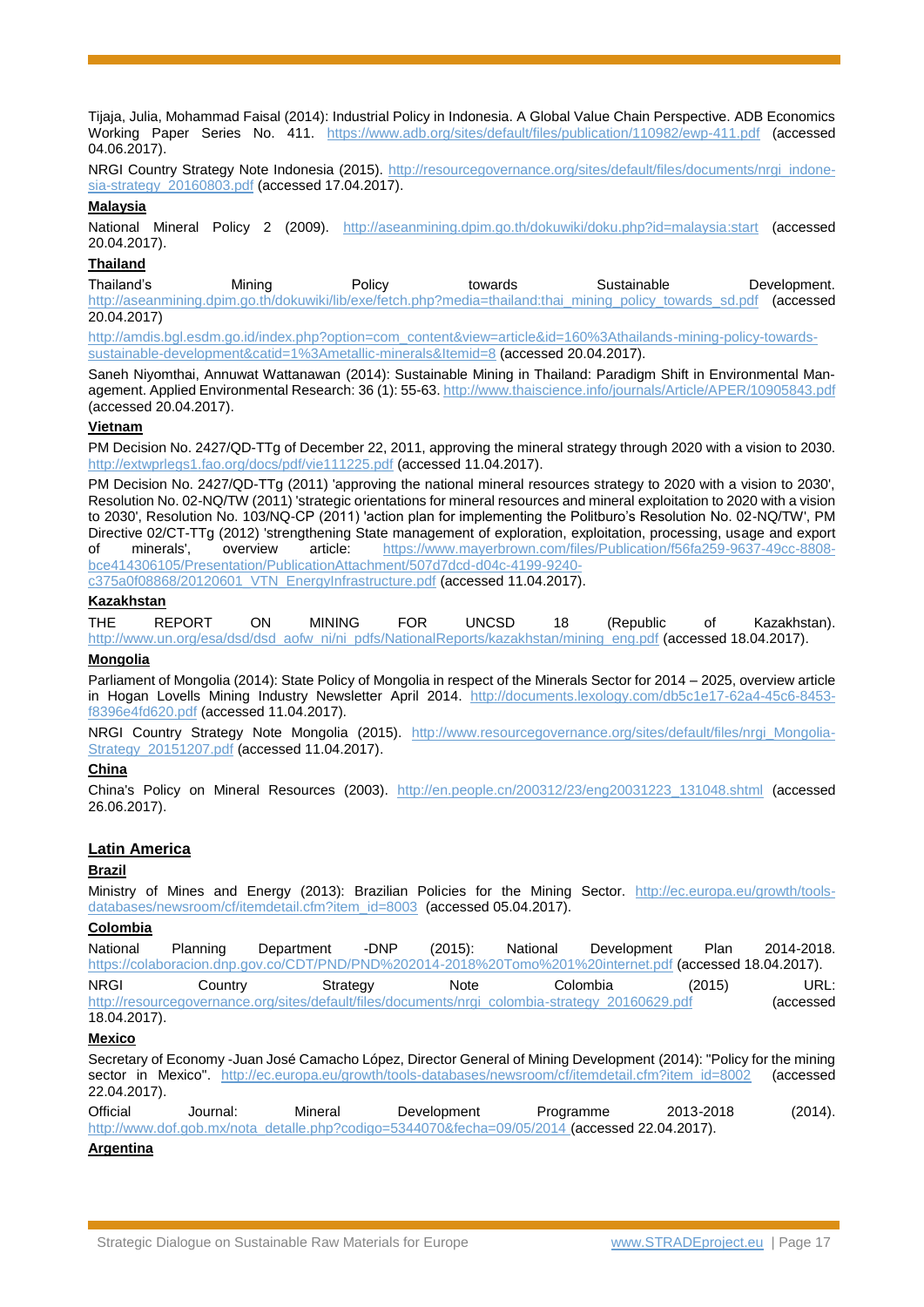Ministry of Energy and Mining (2017): Mining in Argentina: "Ready to live up to its full potential", official presentation at PDAC International Convention 2017. [http://www.enernews.com/media/briefs/mineria-argentina-la-presentacion-en-pdac-](http://www.enernews.com/media/briefs/mineria-argentina-la-presentacion-en-pdac-2017_2255.pdf)[2017\\_2255.pdf](http://www.enernews.com/media/briefs/mineria-argentina-la-presentacion-en-pdac-2017_2255.pdf) (accessed 21.04.2017).

Mining Press (2017): Final Draft of the Argentinean Mining Federal Agreement. <http://www.miningpress.com/documento/2222/acuerdo-federal-minero-de-argentina-el-borrador-definitivo>(accessed 21.04.2017).

#### **Peru**

Gonzalo Tamayo, Minister of Mines and Energy "What is the vision of Peruvian mining in the coming years", presentation at PDAC Mining Convention in Canada 2017 (2017). [http://www.canadaperu.org/noticia/peru-inauguro-canada-peru-day](http://www.canadaperu.org/noticia/peru-inauguro-canada-peru-day-y-mostro-potencial-minero)[y-mostro-potencial-minero](http://www.canadaperu.org/noticia/peru-inauguro-canada-peru-day-y-mostro-potencial-minero) (accessed 22.04.2017).

Extractive Industries Transparency Strategy, Driving Group (2016): Towards a Vision for Mining in Peru in 2030. [https://eiti.org/sites/default/files/documents/peru\\_mining\\_vision\\_15\\_july\\_draft.pdf](https://eiti.org/sites/default/files/documents/peru_mining_vision_15_july_draft.pdf) (accessed 21.04.2017).

## **Chile**

Mining and Development Commission of Chile, report to (former) President Michelle Bachelet (2014): Strategic Agenda "Mining: a platform for the future for Chile". <http://valorminero.cl/agenda-estrategica/> (accessed 15.05.2017).

## **Uruguay**

Raquel Piaggio, Ministry of Industry, Energy and Mining -MIEM (2014): "Mineral Strategy of Uruguay in the framework of a sustainable Development", Presentation at EU-Latin American Dialogue on Raw Materials. <http://ec.europa.eu/DocsRoom/documents/4908/attachments/1/translations/es/renditions/pdf> (accessed 26.05.2017).

# **Guyana**

Guyana's National Development Plan (2010)[. http://www.ndsguyana.org/](http://www.ndsguyana.org/) (accessed 26.05.2017).

Guyana's National Competitiveness Strategy (2010). <https://www.finance.gov.lc/resources/download/418> (accessed 26.05.2017).

Guyana's Complementary Low Carbon Development Strategy (2010).<http://lcds.gov.gy/> (accessed 26.05.2017).